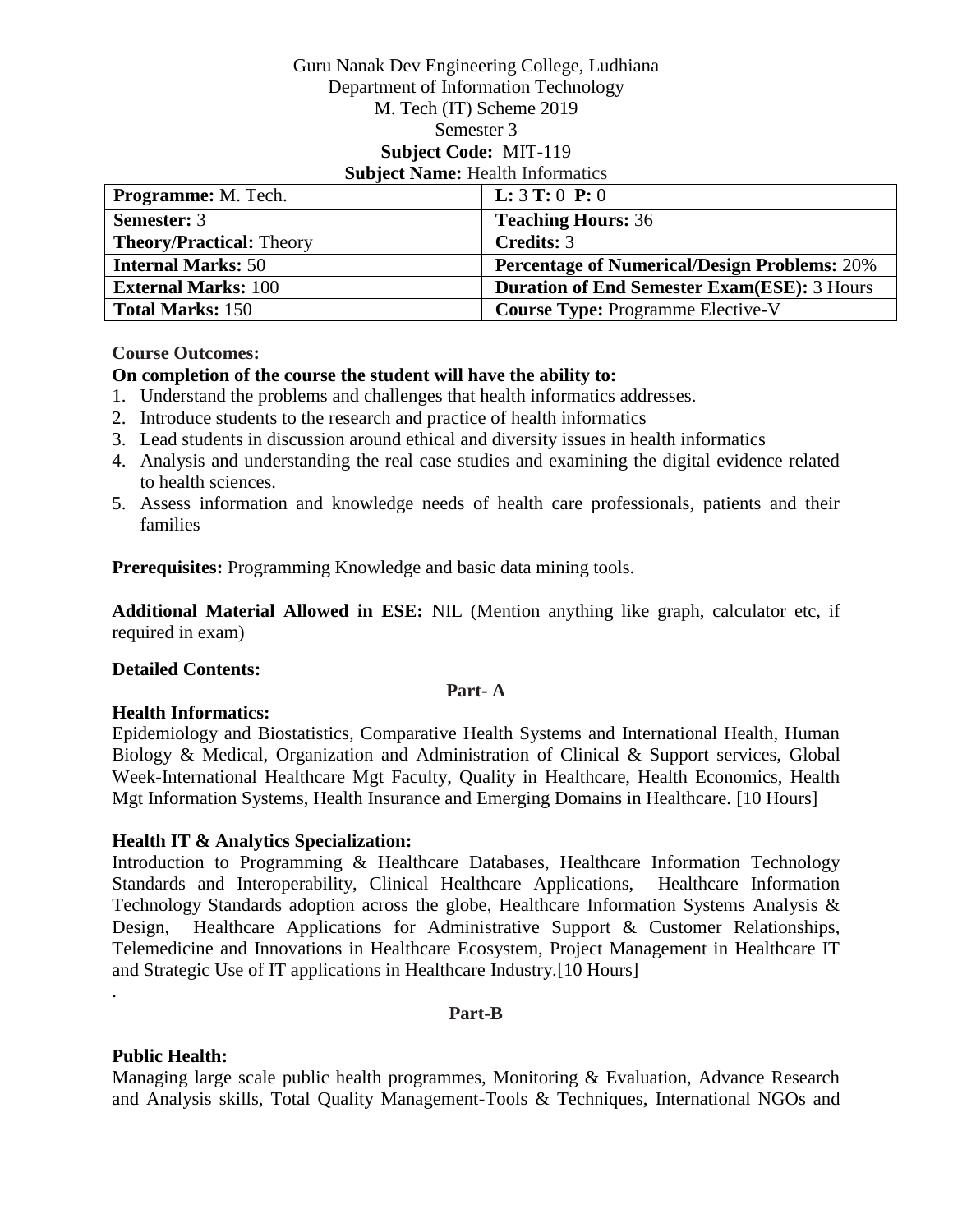their work in Public Health, Epidemiology and Biostatistics-Advanced, Health Economics & Health Financing-Advanced, Project Report writing, Public Health Management-Tools and Techniques and Public Health Legislations and Ethics.[8 Hours]

#### **Health informatics Standards:**

DICOM, PACS, EHR, Digital imaging, Telemedicine and Technological innovations in healthcare, HL7 Standards, HL7 Messaging, HMIS and CDSS, FHIR standards, Emergency Domains in Health healthcare, Healthcare software Engineering and System Analysis and Design Programming.[8 Hours]

#### **Health Information Policy and Security:**

Security Principles, Data Security in the Cloud, Security Breaches and Attacks, Health Informatics Ethics, Laws and Cultures as well as their International Considerations, Code of Individual Countries. Mobile Technology in Health Informatics, Online Medical Resources and their subscriptions, Patient Safety and Health Information Technology.[8 Hours]

#### **Text Books:**

- 1. Health Informatics Practical Guide for Healthcare and Information Technology Professionals, Sixth Edition, Robert E. Hoyt, Ann K. Yoshihashi, Informatics Education.
- 2. Health Informatics A Review, edited by Evelyn J. S. Hovenga, M. R. Kidd, Sebastian Garde, IOS Press, 2018.

#### **Reference Books:**

- 1. Book Cover of Charlotte A. Weaver, Marion J. Ball, George R. Kim, Joan M. Kiel Healthcare Information Management Systems: Cases, Strategies, and Solutions (Health Informatics).
- 2. Healthcare Information Management Systems, Cases, Strategies, and Solutions, Charlotte A. Weaver, Marion J. Ball, George R. Kim, Joan M. Kiel, 2015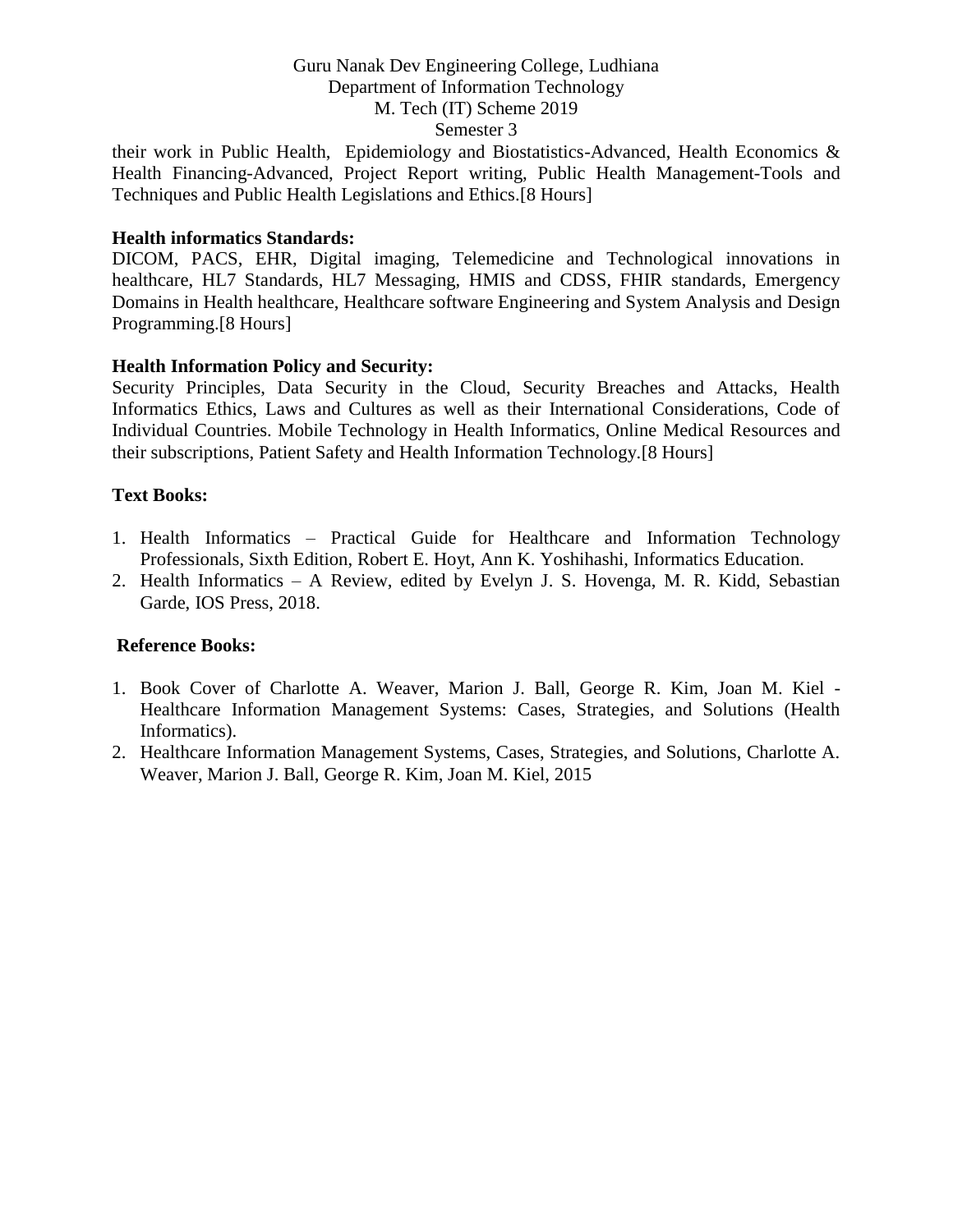# **Subject Code: L**MIT-119 **Subject Name:** Health Informatics Laboratory

| <b>Programme:</b> M. Tech.         | L: 0 T: 0 P: 2                                       |
|------------------------------------|------------------------------------------------------|
| <b>Semester: 3</b>                 | <b>Teaching Hours: 24</b>                            |
| <b>Theory/Practical: Practical</b> | <b>Credits: 1</b>                                    |
| <b>Internal Marks: 50</b>          | <b>Percentage of Numerical/Design Problems: 100%</b> |
| <b>External Marks: 50</b>          | <b>Duration of End Semester Exam(ESE): 1.5 Hours</b> |
| <b>Total Marks: 100</b>            | <b>Course Type: Programme Elective-V</b>             |

# **Course Outcomes:**

# **On completion of the course the student will have the ability to:**

- 1. Understand the process of data cleaning.
- 2. Apply data mining techniques on health care data
- 3. Design and prepare the documentation of health care application.
- 4. Design architecture and apply security policies on Health information application.
- 5. Apply testing and create final report.

**Prerequisites:** Programming Knowledge and basic data mining tools.

# **Detailed Contents:**

- 1. Preparation of the health care dataset after collection of data and cleaning the data using various data cleaning techniques.
- 2. Implementation of Data Mining algorithms on health care data.
- 3. Preparation of Electronic Health Record database that will provide history, diagnosis and documentation of any patient in the database.
- 4. Design a Requirement Specification document for Healthcare Information System application.
- 5. Develop a design document describing the use cases and architecture of the healthcare information system application.
- 6. Implementation of various security and privacy policies on the Health care information application.
- 7. Developing, testing and demonstrating a working application, implementing the design document.
- 8. Creating a final report describing the application built.

**Mini Project: -** Student has to do a project assigned from course contents in a group of two or three students. The group of students must submit a project report of 8 to 10 pages (approximately) and the team will have to demonstrate as well as have to give a presentation of the same.

**Note:** It is recommended that mini project allocation to students be done within two-three weeks of the start of the semester. This is only the suggested list of Practical's. Instructor may also frame additional Practical's relevant to the course contents (if required).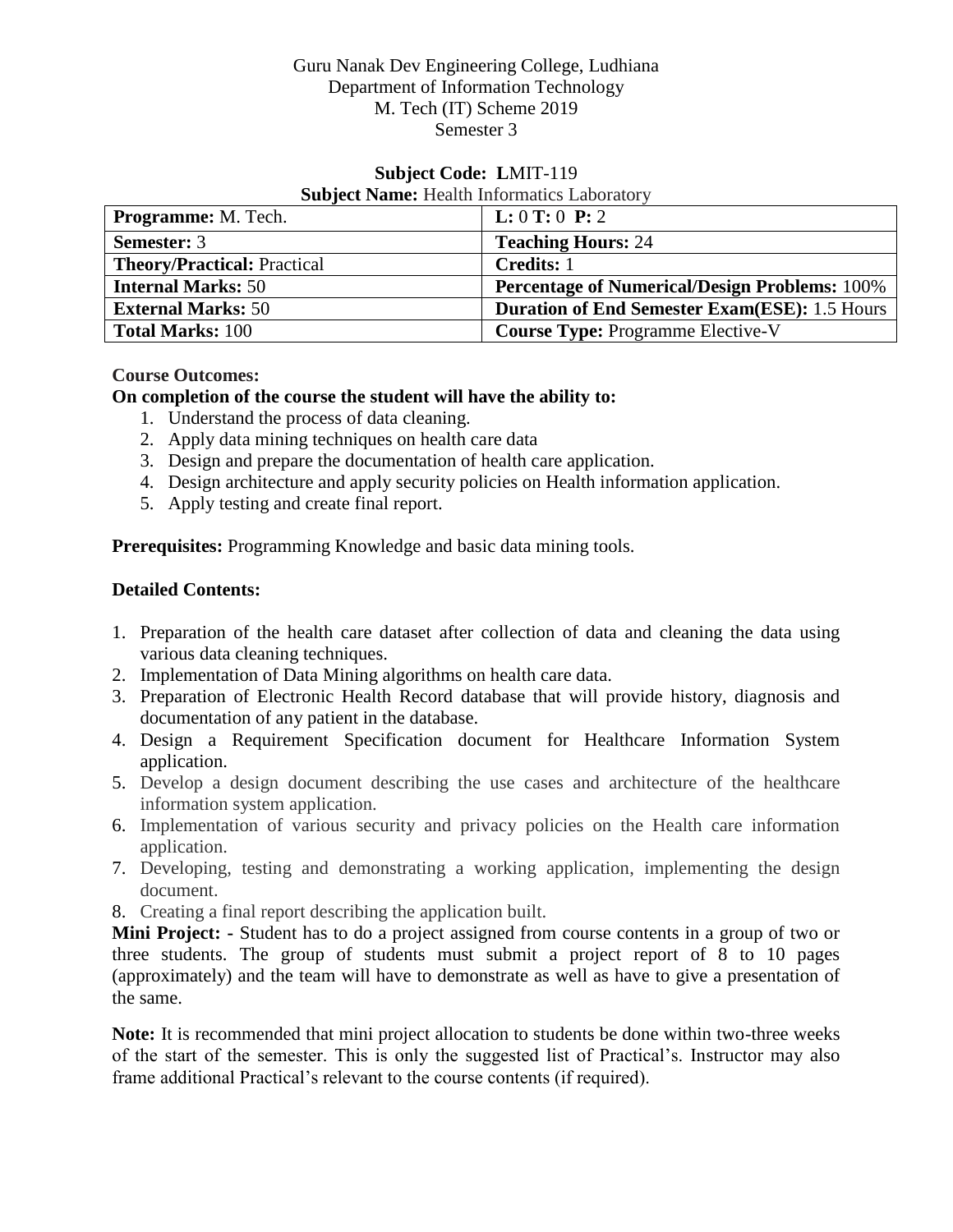#### Guru Nanak Dev Engineering College, Ludhiana Department of Information Technology M. Tech (IT) Scheme 2019 Semester 3 **Subject Code:** MIT-120 **Subject Name: Cloud Computing**

| <b>Programme:</b> M. Tech.      | <b>L:</b> $3$ <b>T:</b> $0$ <b>P:</b> $0$           |
|---------------------------------|-----------------------------------------------------|
| <b>Semester: 3</b>              | <b>Teaching Hours: 36</b>                           |
| <b>Theory/Practical: Theory</b> | <b>Credits: 3</b>                                   |
| <b>Internal Marks: 50</b>       | <b>Percentage of Numerical/Design Problems: 20%</b> |
| <b>External Marks: 100</b>      | <b>Duration of End Semester Exam(ESE): 3 Hours</b>  |
| <b>Total Marks: 150</b>         | <b>Course Type: Programme Elective-V</b>            |

#### **Course Outcomes:**

#### **On completion of the course the student will have the ability to:**

- 1. To assess existing hosting platforms and computing paradigms currently being used in industry and academia.
- 2. To comprehend need of data centre, its virtualization techniques and types of clouds.
- 3. To demonstrate the implementation of cloud by using commercial and open source cloud platforms and its virtualization.
- 4. To implement cloud-based data storage by considering issues of task partitioning, data partitioning, data synchronization, distributed file system, data replication etc.
- 5. To demonstrate the use of Hadoop framework, virtualization, data storage and MapReduce

**Prerequisites:** Basics of Networking, Operating System, Virtualization

**Additional Material Allowed in ESE:** NIL (Mention anything like graph, calculator etc, if required in exam)

#### **Detailed Contents:**

#### **Part- A**

#### **Overview of Computing Paradigm**:

Recent trends in Computing: Grid Computing, Cluster Computing, Distributed Computing, Utility Computing, Cloud Computing, Roots of cloud computing, Business driver for adopting Cloud Computing, Cloud Computing vs. Cluster computing vs. Grid computing. [3 Hours]

#### **Introduction to Cloud Computing**:

Cloud Types: The NIST Model, The Cloud Cube Model, Deployment models, Service Models, Benefits of Cloud Computing, Disadvantages of Cloud Computing, Role of Open Standards[3 Hours]

#### **Migration into Cloud:**

Introduction**,** Broad Approaches to Migration into Cloud, The Seven- Step Model of Migration into Cloud. [2 Hours]

#### **Cloud Concepts and Technologies:**

Cloud Economic, Virtualization: Definition, Characteristics and benefits of virtualization, Virtualization and cloud computing, Types of virtualization, Load balancing. Hypervisors, Multitenancy, Scalability and elasticity, Billing and metering of services, Application programming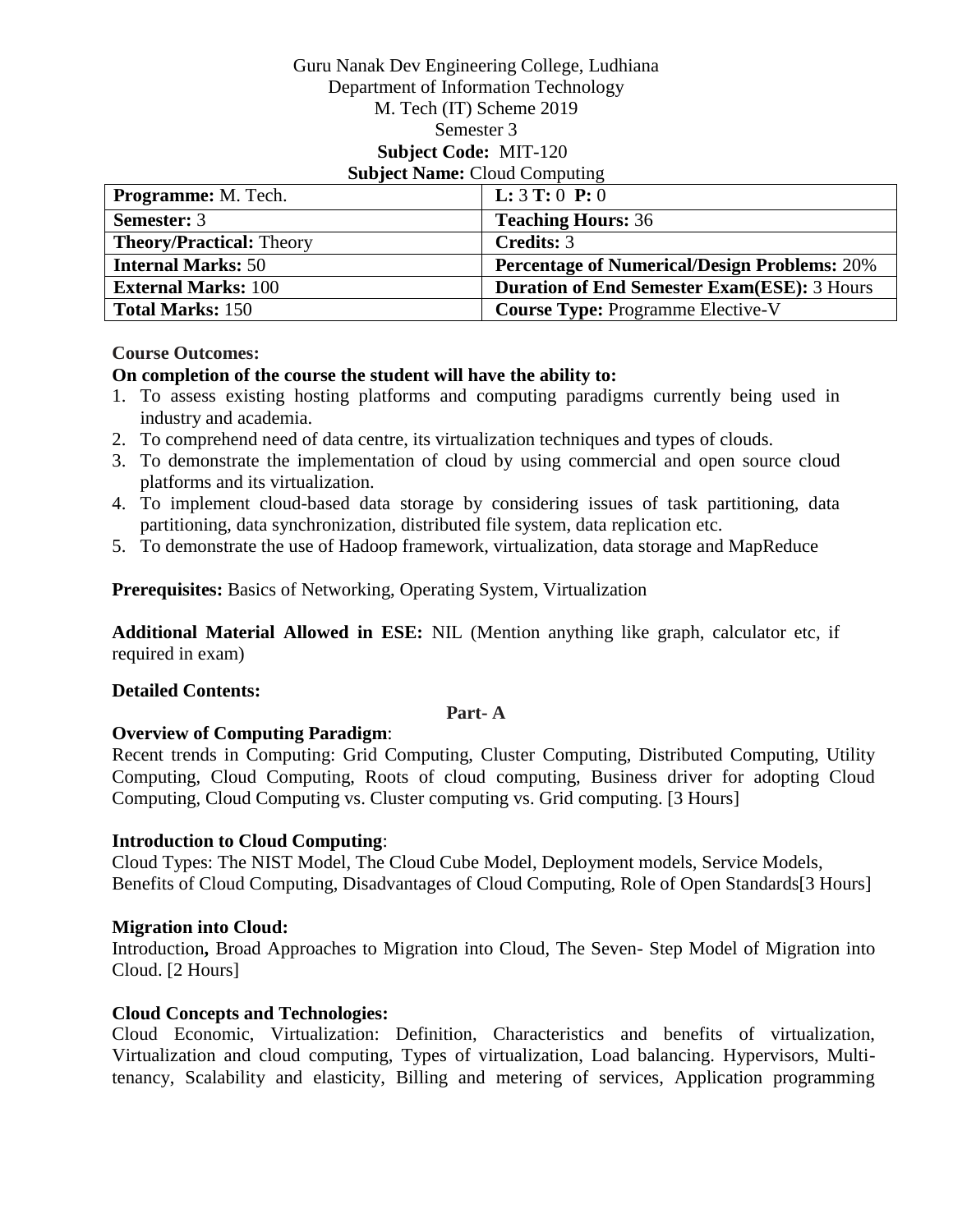#### Guru Nanak Dev Engineering College, Ludhiana Department of Information Technology M. Tech (IT) Scheme 2019 Semester 3 interfaces (APIs), and Service level agreement (SLA). [9 Hours]

#### **Part-B**

#### **Cloud Security:**

Role of Security, Types of Attacks, Network Security, and Survey on Potential Cloud Barriers in adopting Cloud Computing, New Threats related to Cloud Computing, Security Stack, Gartner's Seven Cloud Computing Security Risks. Other Cloud Security Issues, Virtualization, Access Control & Identity Management, Application Security, Data Life Cycle Management. [9 Hours]

#### **Cloud Computing Platforms:**

Study and comparison of various open source and commercial cloud platforms. Open source cloud platforms: Openstack, Eucalyptus, and Nebula etc. Commercial cloud platforms: Amazon Elastic compute cloud (EC2), Google Cloud platform, and MS Azure etc. [6 Hours]

#### **Cloud based Data Storage**:

Introduction to Map Reduceand Hadoop Distributed File System (HDFS), Design of data applications based on Map Reduce in Apache Hadoop, Basic HDFS commands. [4 Hours]

#### **Textbooks:**

- 1. Barrie Sosinsky (2013), Cloud Computing Bible, Wiley India Pvt. Ltd.
- 2. Raj Kumar Buyya, James Broberg, AndrezeiM.Goscinski(2011), Cloud Computing:Principles and paradigms, Wiley India Pvt. Ltd.
- 3. Anthony Velte, Toby Velte, Robert Elsenpeter (2009), Cloud Computing: ApracticalApproac,TataMcGrawHill

#### **Reference Books:**

- 1. Michael Miller (2008), Cloud Computing, Que Publishing
- 2. Anthony Velte, Toby VelteandRobertElsenpeter (2014), Cloud Computing: A practical Approachby Tata McGrawHill
- 3. Judith Hurwitz, Robin Bllor, Marcia Kaufman, Fern Halper (2009), Cloud Computing for dummies.

#### **Online Courses and Video Lectures:**

- 1. Cloud computingBy Prof. SoumyaKanti Ghosh, IIT Kharagpur https://swayam.gov.in/nd1\_noc20\_cs20/preview
- 2. Google Cloud Computing Foundations CourseBy Prof. SoumyaKanti Ghosh, Multifaculty, IIT Kharagpur, Google Cloudhttps://swayam.gov.in/nd1\_noc20\_cs55/preview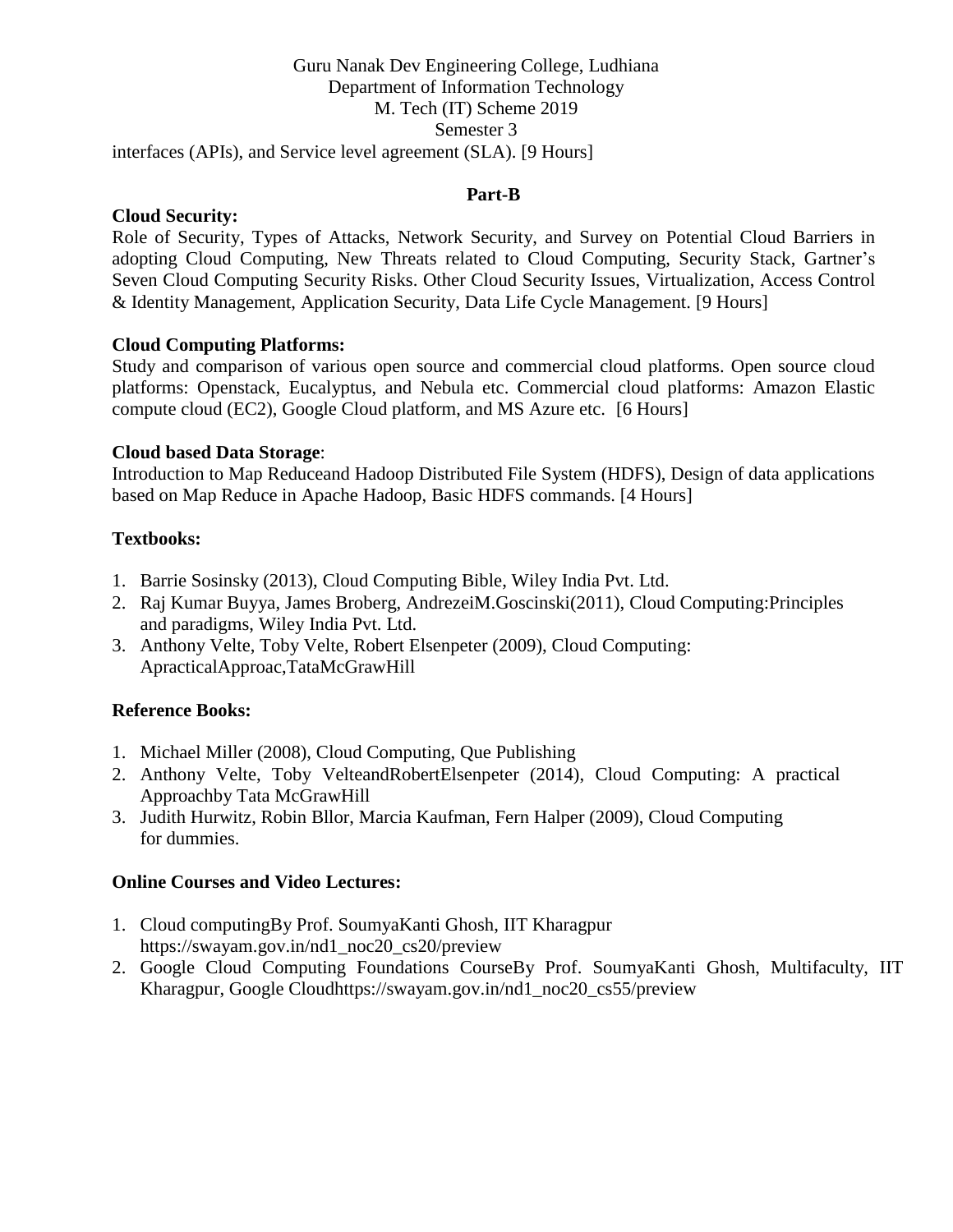#### Guru Nanak Dev Engineering College, Ludhiana Department of Information Technology M. Tech (IT) Scheme 2019 Semester 3 **Subject Code:** LMIT-120 **Subject Name:** Cloud Computing Laboratory

| <b>Programme:</b> M. Tech.         | L: 0 T: 0 P: 2                                       |
|------------------------------------|------------------------------------------------------|
| <b>Semester: 3</b>                 | <b>Teaching Hours: 24</b>                            |
| <b>Theory/Practical: Practical</b> | <b>Credits:</b> 1                                    |
| <b>Internal Marks: 50</b>          | <b>Percentage of Numerical/Design Problems: 100%</b> |
| <b>External Marks: 50</b>          | <b>Duration of End Semester Exam(ESE): 1.5 Hours</b> |
| <b>Total Marks: 100</b>            | <b>Course Type: Programme Elective-V</b>             |

#### **Course Outcomes:**

## **On completion of the course the student will have the ability to:**

- 1. Apply knowledge of software tools and techniques with hands-on experience for Cloud related applications.
- 2. Design solutions for the understanding of the virtual machines, networks and managing users in Cloud Infrastructure.
- 3. To conduct investigation and develop programming skills in Cloud Computing related applications.
- 4. Use the modern engineering tools/platforms such as Open stack, Hadoop for solving problems related to Cloud Computing
- 5. Function on multi-disciplinary teams through mini projects for exploring applications of Cloud Computing in different sectors.

**Pre-requisites**: Basic programming skills and computer fundamentals

# **Detailed Contents:**

- 1. Install VirtualBox/VMware Workstation with different flavors of Linux or windows OS on top of Linux/windows.
- 2. Introduction to OpenStack and its components.
- 3. Installation of OpenStack using RDO packstack.
- 4. Creating and launching a basic virtual machine
- 5. Creating and managing images and templates
- 6. Creating and managing networks
- 7. Creating and managing users
- 8. Managing security groups and policies
- 9. Connecting to virtual machine/server from local computer
- 10. Installation and Configuration of Hadoop.
- 11. Create simple applications like wordcount using Hadoop Map/Reduce.

**Mini Project:** By using various concepts of syllabus students required to prepare a project in a group of two to three students. The group of students must submit a project report of 8 to 10 pages (approximately) and the team will have to demonstrate the project as well as must give a presentation of the same.

**Note:** It is recommended that mini project allocation to students be done within two-three weeks of the start of the semester. This is only the suggested list of Practical's. Instructor may also frame additional Practical's relevant to the course contents (if required)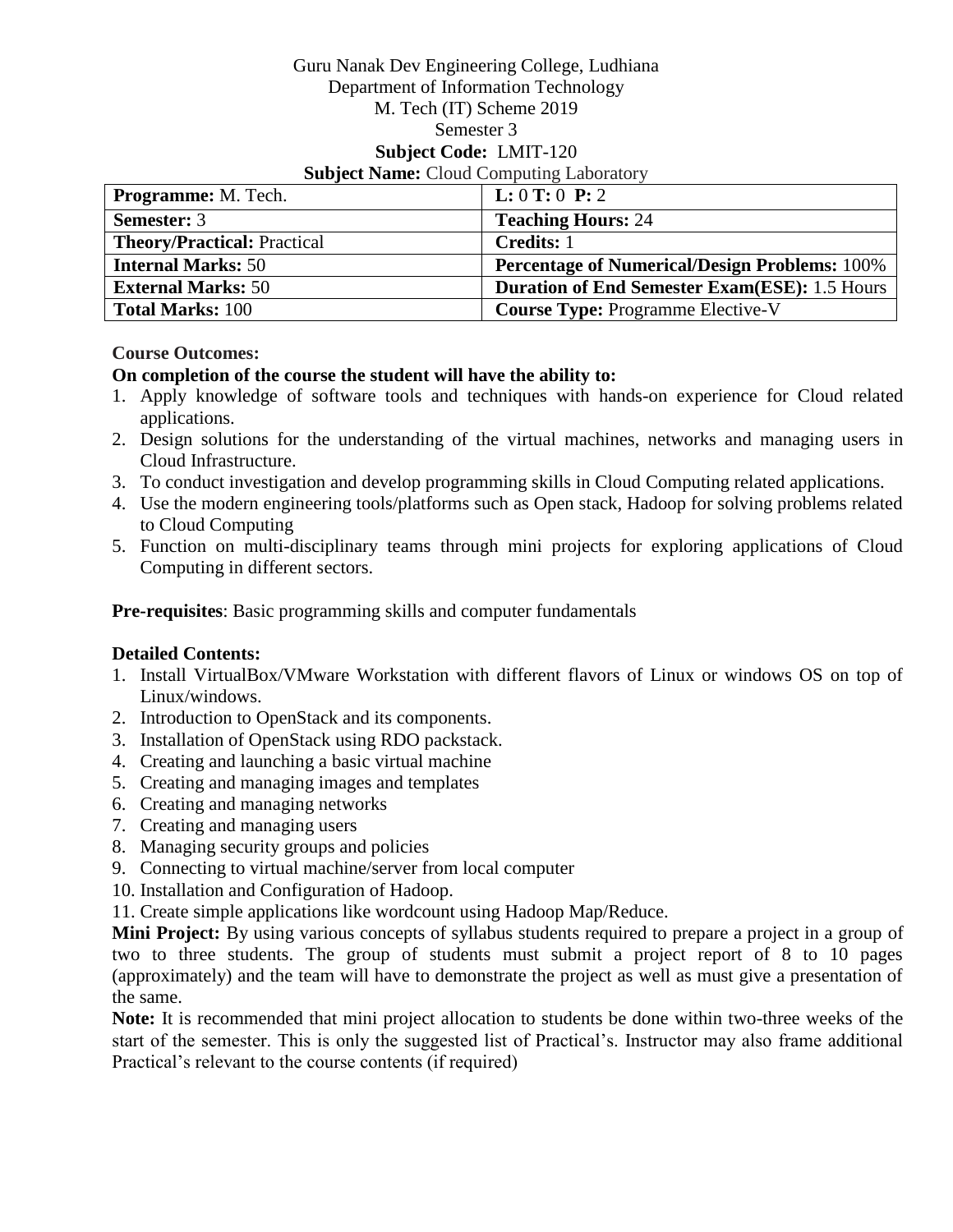#### Guru Nanak Dev Engineering College, Ludhiana Department of Information Technology M. Tech (IT) Scheme 2019 Semester 3 **Subject Code:** MIT-121 **Subject Name:** Applications of Data Science

| <b>Programme:</b> M. Tech.      | <b>L:</b> $3$ <b>T:</b> $0$ <b>P:</b> $0$           |
|---------------------------------|-----------------------------------------------------|
| <b>Semester: 3</b>              | <b>Teaching Hours: 36</b>                           |
| <b>Theory/Practical: Theory</b> | Credits: 3                                          |
| <b>Internal Marks: 50</b>       | <b>Percentage of Numerical/Design Problems: 20%</b> |
| <b>External Marks: 100</b>      | <b>Duration of End Semester Exam(ESE): 3 Hours</b>  |
| <b>Total Marks: 150</b>         | <b>Course Type: Programme Elective-V</b>            |

#### **Course Outcomes:**

#### **On completion of the course the student will have the ability to:**

- 1. Describe what Data Science is and the skill sets needed to be a data scientist.
- 2. Explain in basic terms what Statistical Inference means.
- 3. Explain the significance of exploratory data analysis (EDA) in data science.
- 4. Describe the Data Science Process and how its components interact.
- 5. Apply basic machine learning algorithms for predictive modeling.
- 6. Identify common approaches used for Feature Generation.
- 7. Identify and explain fundamental mathematical and algorithmic ingredients that constitute a Recommendation Engine.
- 8. Create effective visualization of given data (to communicate or persuade).
- 9. Work effectively in teams on data science projects.

**Prerequisites:** Basic knowledge of algorithms and reasonable programming experience and some familiarity with basic linear algebra and basic probability and statistics.

**Additional Material Allowed in ESE:** NIL (Mention anything like graph, calculator etc, if required in exam)

#### **Detained Contents:**

#### **Part-A**

#### **Introduction to Data Science:**

Big Data and Data Science hype and getting past the hype, Why now, Datafication, Current landscape of perspectives, Skill sets needed. [2 Hours]

#### **Statistical Inference**:

Populations and samples, Statistical modeling, probability distributions, fitting a model [2 Hours]

#### **Exploratory Data Analysis and the Data Science Process:**

Basic tools (plots, graphs and summary statistics) of EDA, Philosophy of EDA, The Data Science Process [3 Hours]

#### **Feature Generation and Feature Selection (Extracting Meaning from Data):**

Motivating application: user (customer) retention, Feature Generation (brainstorming, role of domain expertise, and place for imagination), Feature Selection algorithms, Filters; Wrappers; Decision Trees; Random Forests [6 Hours]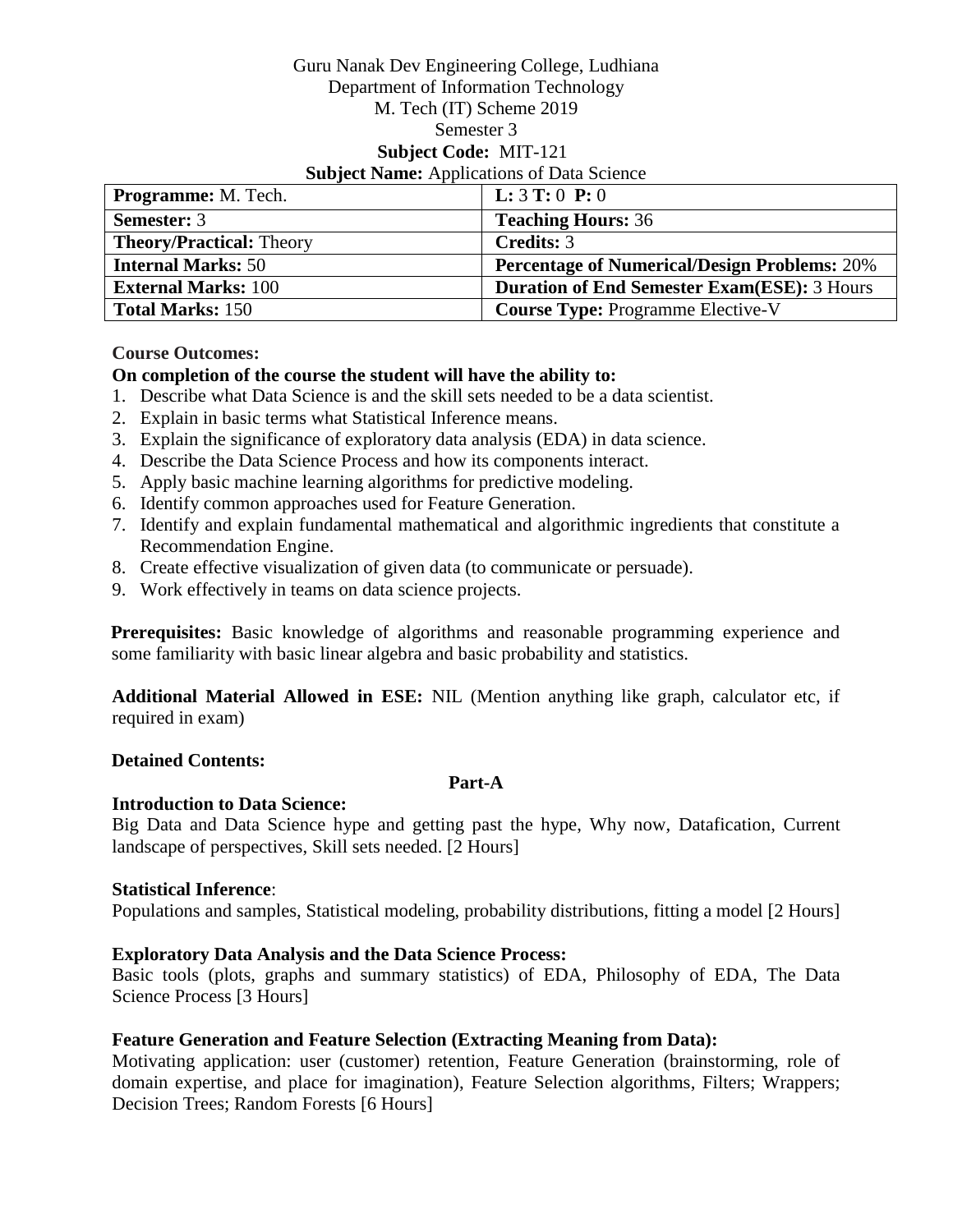#### **Recommendation Systems**:

Building a User-Facing Data Product, Algorithmic ingredients of a Recommendation Engine, Dimensionality Reduction, Singular Value Decomposition, Principal Component Analysis [6 Hours]

#### **Part-B**

#### **Mining Social-Network Graphs**:

Social networks as graphs, Clustering of graphs, Direct discovery of communities in graphs, Partitioning of graphs, Neighborhood properties in graphs[6 Hours]

#### **NLP:**

Foundational terms and concepts in NLP, Theory, Sentence Detection, Tokenization, Stop Words, Lemmatization, Word Frequency, Part of Speech Tagging [5 Hours]

#### **Data Visualization:**

Basic principles, ideas and tools for data visualization[2 Hours]

#### **Text Books:**

1. Cathy O'Neil and Rachel Schutt (2014), Doing Data Science, Straight Talk from The Frontline. O'Reilly.

#### **Reference Books:**

- 1. Jure Leskovek, AnandRajaraman and Jeffrey Ullman (2014), Mining of Massive Datasets. v2.1, Cambridge University Press.
- 2. Kevin P. Murphy (2013). Machine Learning: A Probabilistic Perspective.
- 3. Foster Provost and Tom Fawcett (2013). Data Science for Business: What You Need to Know about Data Mining and Data-analytic Thinking.

#### **Online Courses and Video Lectures:**

- 1. Data Science for Engineers, By Prof. RaghunathanRengasamy& Prof. Shankar Narasimhan, IIT Madras, https://swayam.gov.in/nd1\_noc19\_cs60/preview
- 2. Practical Machine Learning with Tensorflow, By Prof. Ashish Tendulkar and Prof. BalaramanRavindran, Google and IIT Madras, https://swayam.gov.in/nd1\_noc19\_cs81/preview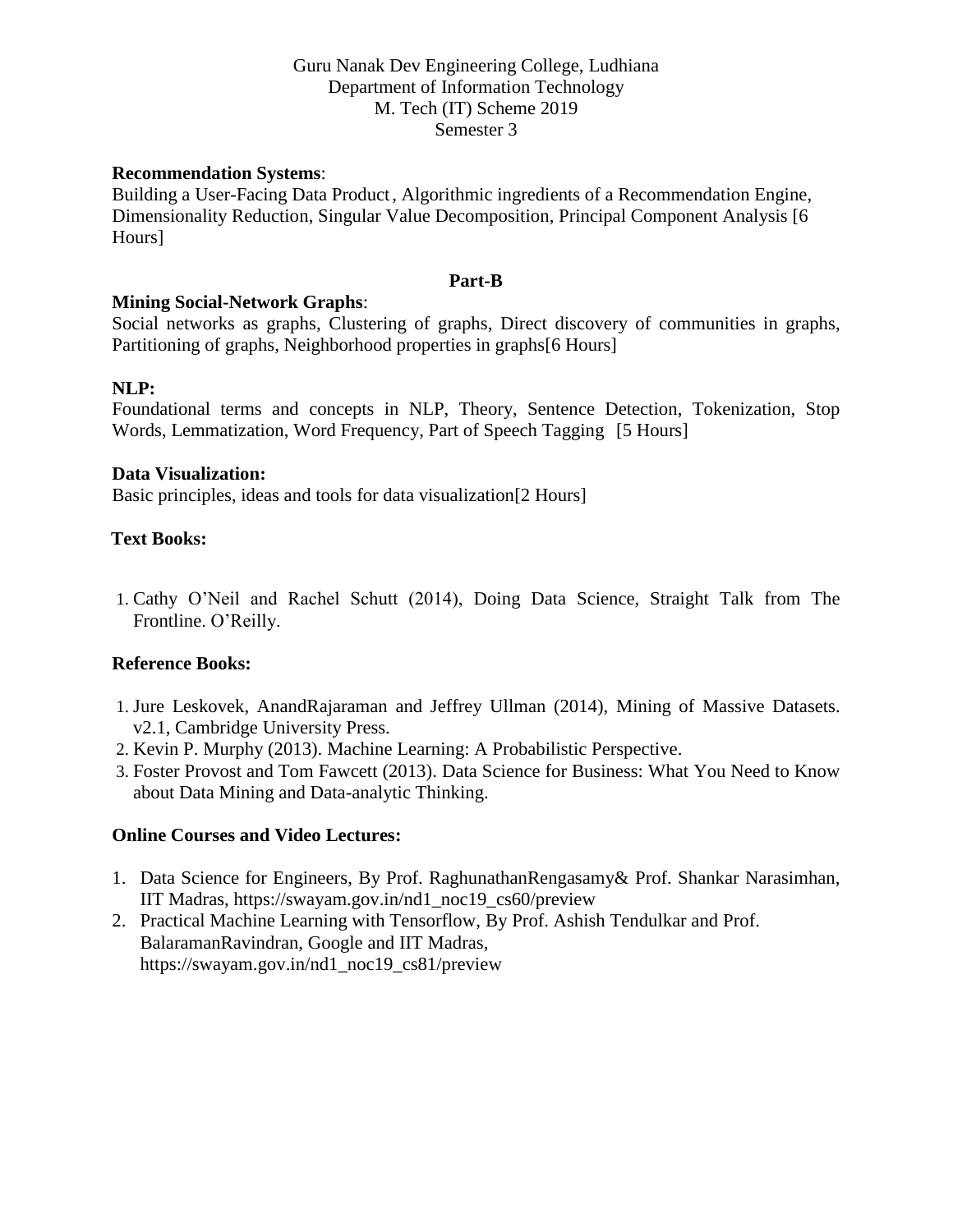## Guru Nanak Dev Engineering College, Ludhiana Department of Information Technology M. Tech (IT) Scheme 2019 Semester 3 **Subject Code:** LMIT-120 **Subject Name:** Applications of Data Science Laboratory

| <b>Programme:</b> M. Tech.         | L: 0 T: 0 P: 2                                       |
|------------------------------------|------------------------------------------------------|
| <b>Semester: 3</b>                 | <b>Teaching Hours: 24</b>                            |
| <b>Theory/Practical: Practical</b> | <b>Credits: 1</b>                                    |
| <b>Internal Marks: 50</b>          | <b>Percentage of Numerical/Design Problems: 100%</b> |
| <b>External Marks: 50</b>          | <b>Duration of End Semester Exam(ESE): 1.5 Hours</b> |
| <b>Total Marks: 100</b>            | <b>Course Type: Programme Elective-V</b>             |

## **Course Outcomes:**

# **On completion of the course the student will have the ability to:**

- 1. Apply knowledge of software tools and techniques with hands-on experience for processing the raw data and convert into useful information
- 2. To conduct investigation and develop programming skills in Data Science related application
- 3. Use the modern engineering tools such as NumPy, Pandas, Matplotlib, Scikit, Seaborn etc. for solving problems related to Data Science
- 4. Explore data visualization methods and preprocessing tools.
- 5. Evaluate and compare solutions of various Data Science Techniques for a given problem
- 6. Create an application using various Data Science concepts for multidisciplinary fields

**Pre-requisites**: Basic programming skills and computer fundamentals and algorithms

#### **Detailed Contents:**

- 1. Familiarity with Python Libraries- NumPy, Pandas, Matplotlib, Scikit,Seaborn
- 2. Implementation of reading and writing from files using Pandas.
- 3. Familiarity with Combining Data in Pandas With merge (), join (), and concat ()
- 4. Implementation of Using NumPy's*np.arange()* Effectively
- 5. Explore the dataset using Pandas and python to Discover and handle incorrect data, inconsistencies, and missing values.
- 6. Implementation of various Feature Selection algorithms
- 7. Implementation of various correlation calculations.
- 8. Implementation of statistic fundamentals on any dataset to calculate measure of central tendency, variability.
- 9. Implementation related to Grouping Data using Pandas'sGroupBy() function.
- 10. Histogram plotting by using any Python libraries.
- 11. Build a Recommendation Engine with Collaborative Filtering
	- a) To Find Similar Users on the Basis of Ratings
	- b) To Calculate the Ratings
- 12. Implementation of social-Network analysis for various parameters
- 13. Natural Language Processing With spacy in Python
- 14. Implementation of Python Plotting with Matplotlib for creating visualizations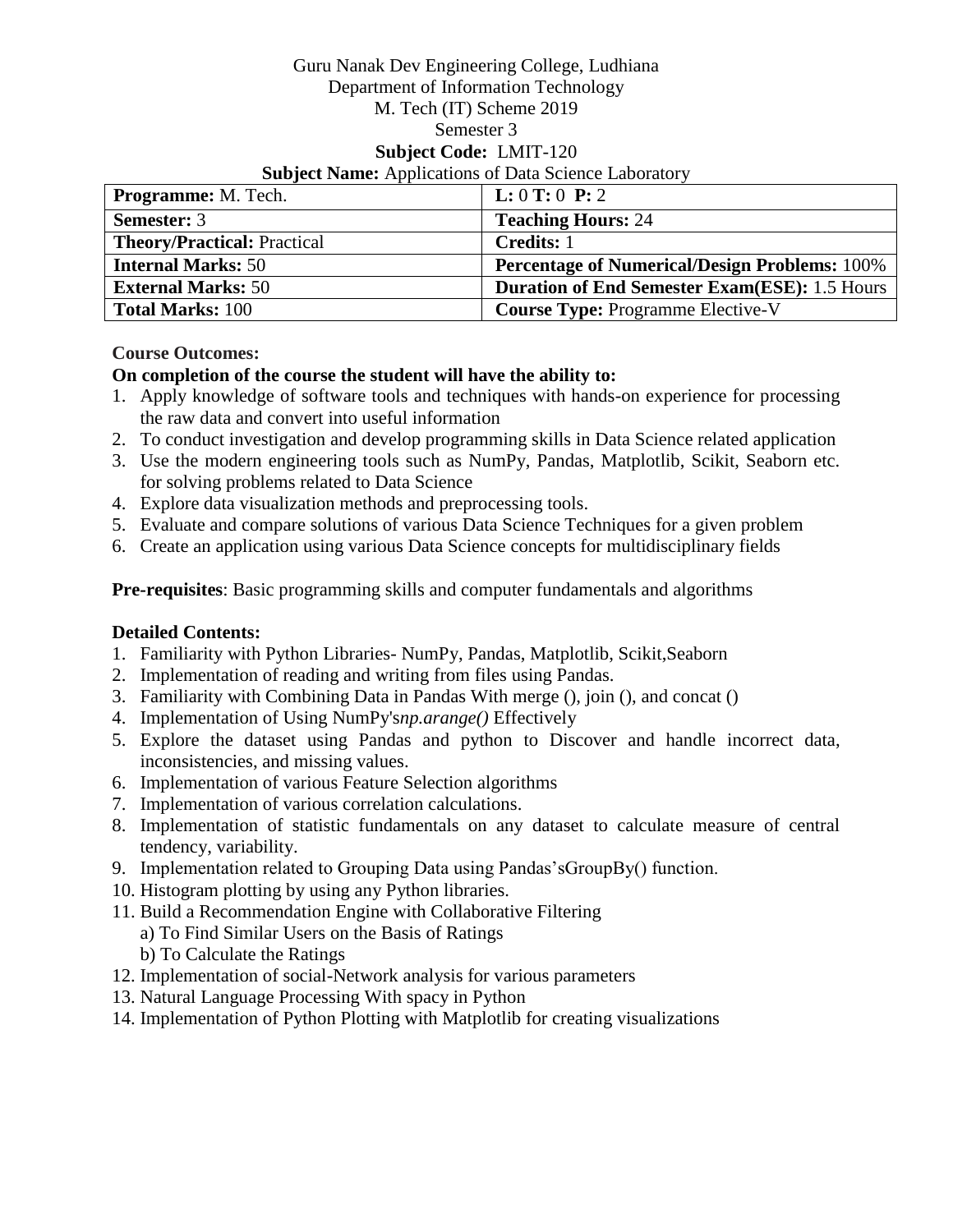**Mini Project:** By using various concepts of syllabus students required to prepare a project in a group of two to three students. The group of students must submit a project report of 8 to 10 pages (approximately) and the team will have to demonstrate the project as well as must give a presentation of the same.

**Note:** It is recommended that mini project allocation to students be done within two-three weeks of the start of the semester. This is only the suggested list of Practical's. Instructor may also frame additional Practical's relevant to the course contents (if required).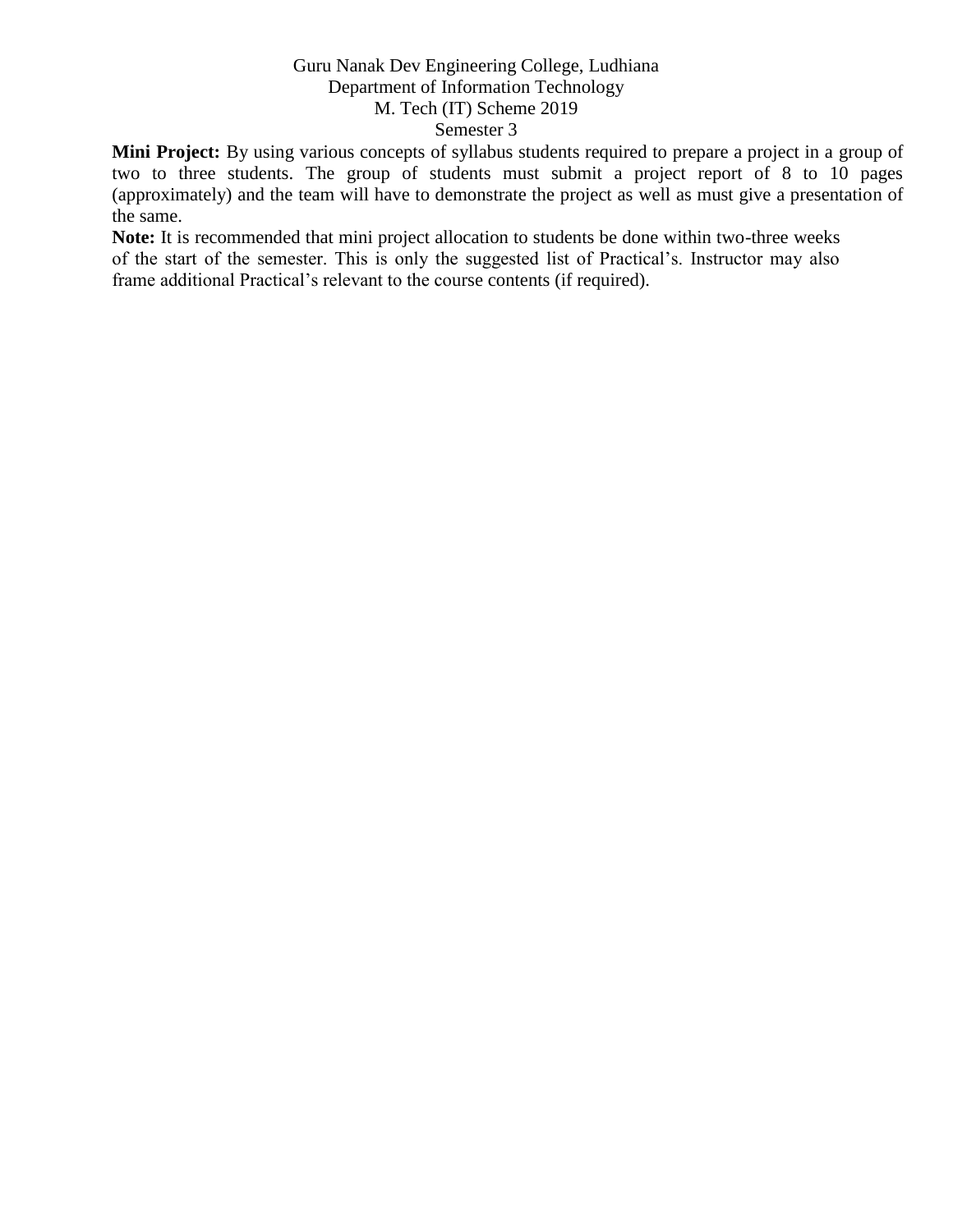#### Guru Nanak Dev Engineering College, Ludhiana Department of Information Technology M. Tech (IT) Scheme 2019 Semester 3 **Subject Code:** MOIT-301 **Subject Name:** Introduction to Python Programming

| Programme: M. Tech.             | <b>L:</b> $3$ <b>T:</b> $0$ <b>P:</b> $0$           |
|---------------------------------|-----------------------------------------------------|
| <b>Semester: 3</b>              | <b>Teaching Hours: 36</b>                           |
| <b>Theory/Practical: Theory</b> | <b>Credits: 3</b>                                   |
| <b>Internal Marks: 50</b>       | <b>Percentage of Numerical/Design Problems: 20%</b> |
| <b>External Marks: 100</b>      | <b>Duration of End Semester Exam(ESE): 3 Hours</b>  |
| <b>Total Marks: 150</b>         | <b>Course Type: Open Elective</b>                   |

**Course Outcomes:**

# **On completion of the course the student will have the ability to:**

- 1. Master Object-oriented programming to create programs using various constructs.
- 2. Identify, formulate, and solve engineering problems using software development process.
- 3. Apply the knowledge of language constructs to program complex real life solutions.
- 4. Function on multi-disciplinary teams through case studies.
- 5. Design real-world problems and think creatively about solutions of them.

**Prerequisites:** Knowledge of Programming for Problem Solving

**Additional Material Allowed in ESE:** NIL (Mention anything like graph, calculator etc, if required in exam)

#### **Detained Contents:**

# **Part-A**

**Introduction Python Programming Language:-** History and Origin of Python Language, Python version numbering scheme, Features, Advantages and disadvantages, Major Applications of Python, Installing Python, Setting up Path and Environment Variables, Getting started with Python Programming, Python Interactive Help Feature.

**Software Development, Data types, Operators and Expressions:-** The software Development Process, Case study: income tax Calculator, strings, Assignment and Comments, numeric Data types and Character sets, Operators in Python, Expressions, Precedence, Associativity, Non Associative Operators, using modules. [10 Hours]

**Loops and Selection Statements:** Definite Iteration: The for Loop, Formatting Text for Output, Case Study: An Investment Report, Selection: if and if-else Statements, Conditional Iteration: The while Loop, Case Study: Approximating Square Roots**.**

**Strings and Text Files:** Accessing Characters and Sub-strings in Strings, Data Encryption, Strings and Number Systems, String Methods, Text Files, Case Study: Text Analysis. [9 Hours]

#### **Part-B**

**Lists and Dictionaries:** Lists, Defining Simple Functions, Case Study: Generating Sentences, Dictionaries, Case Study: Non-directive Psychotherapy**.** 

**Design with Functions:** Function components, Problem Solving with Top-Down Design, Design with Recursive Functions, Case Study: Gathering Information from a File System, Managing a Program's Namespace**.** [9 Hours]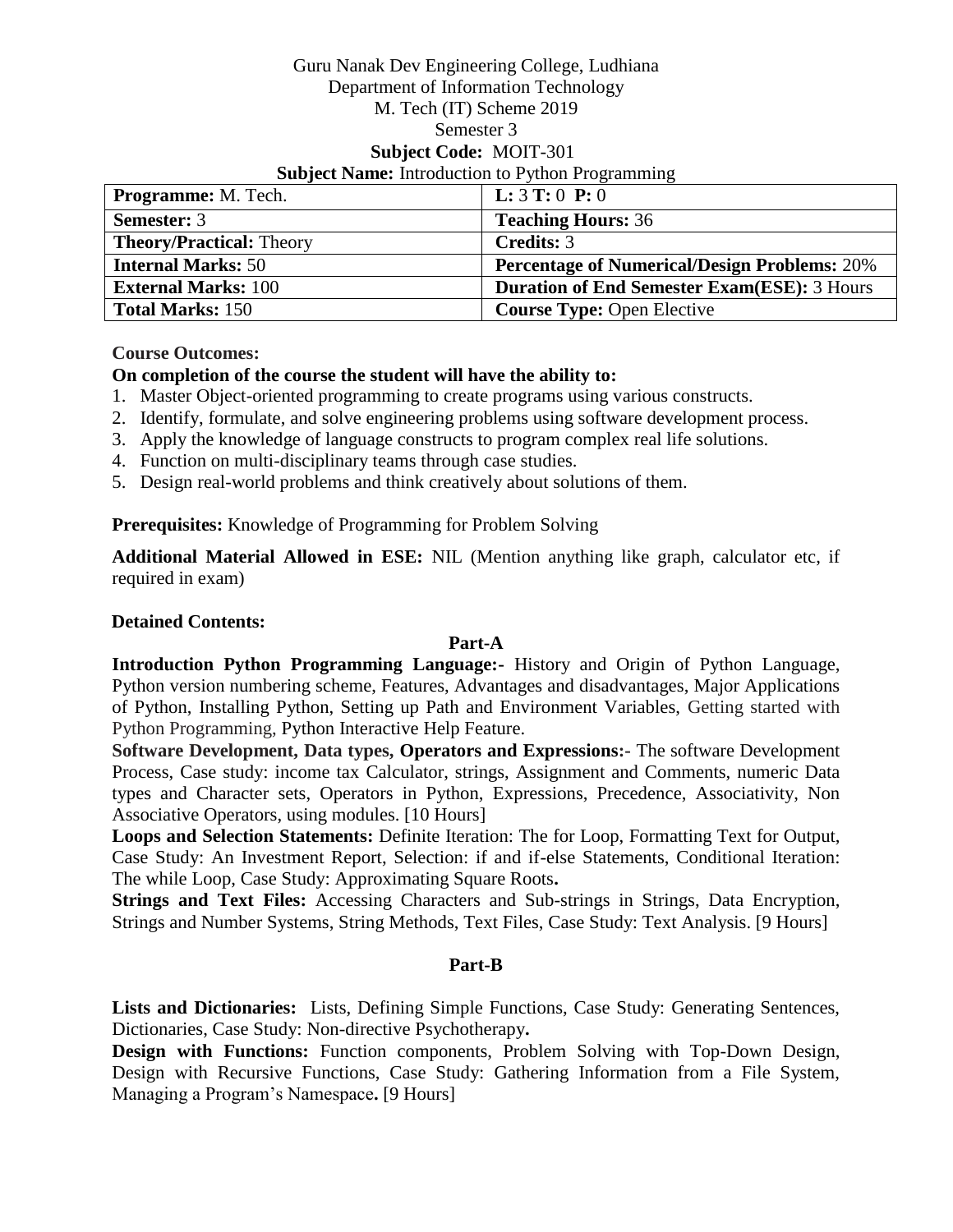**Graphical User Interfaces:** The Behavior of Terminal-Based Programs and GUI-Based Programs, Coding Simple GUI-Based Programs, Windows and Window Components, Command Buttons and Responding to Events, Input and Output with Entry Fields, Defining and Using Instance Variables, Case Study: The Guessing Game Revisited, Useful GUI Resources.[8 Hours]

# **Text Books:**

- 1. Kenneth A. Lambert, Martin Osborne, "Fundamentals of Python First Programs", 2<sup>nd</sup> Edition, Cengage Learning, 2019.
- 2. Kenneth A. Lambert, Martin Osborne, "Fundamentals of Python: First Programs through Data Structures", 1<sup>st</sup> Edition, Cengage Learning, 2010.

## **Reference Books:**

- 1. Martin C. Brown, "Python The complete Reference", McGraw Hill Education.
- 2. Allen B. Downey, "Think Python", 1<sup>st</sup> Edition, Green Tea Press, 2012.

## **E-Books and Online Learning Material:**

- 1. Fundamentals of Python First Programs by Kenneth A. Lambert https://archive.org/details/FundamentalsOfPythonFirstPrograms2ndEdition Accessed on Feb. 20, 2019
- 2. Learning Python byFabrizio Romanohttp://www.allitebooks.com/learning-python/ Accessed on Feb 20, 2019
- 3. Python Essential Reference by Beazleyhttp://lib.myilibrary.com?id=267855 Accessed on Feb 20, 2019
- 4. Starting Out with Python by Gaddishttp://lib.myilibrary.com?id=265135 Accessed on Feb 20, 2019
- 5. Beginning Programming with Python For Dummies by John Paul Muellerhttp://www.allitebooks.com/beginning-programming-with-python-for-dummies-2ndedition Accessed on Feb 20, 2019

# **Online Courses and Video Lectures**

| $1.$ https://nptel.ac.in/courses/115104095             | Accessed on Feb 20, 2019 |
|--------------------------------------------------------|--------------------------|
| 2. https://nptel.ac.in/courses/106106145               | Accessed on Feb 20, 2019 |
| 3. https://nptel.ac.in/courses/106106182               | Accessed on Feb 20, 2019 |
| 4. https://www.coursera.org/learn/python               | Accessed on Feb 20, 2019 |
| 5. https://www.coursera.org/learn/interactive-python-1 | Accessed on Feb 20, 2019 |
|                                                        |                          |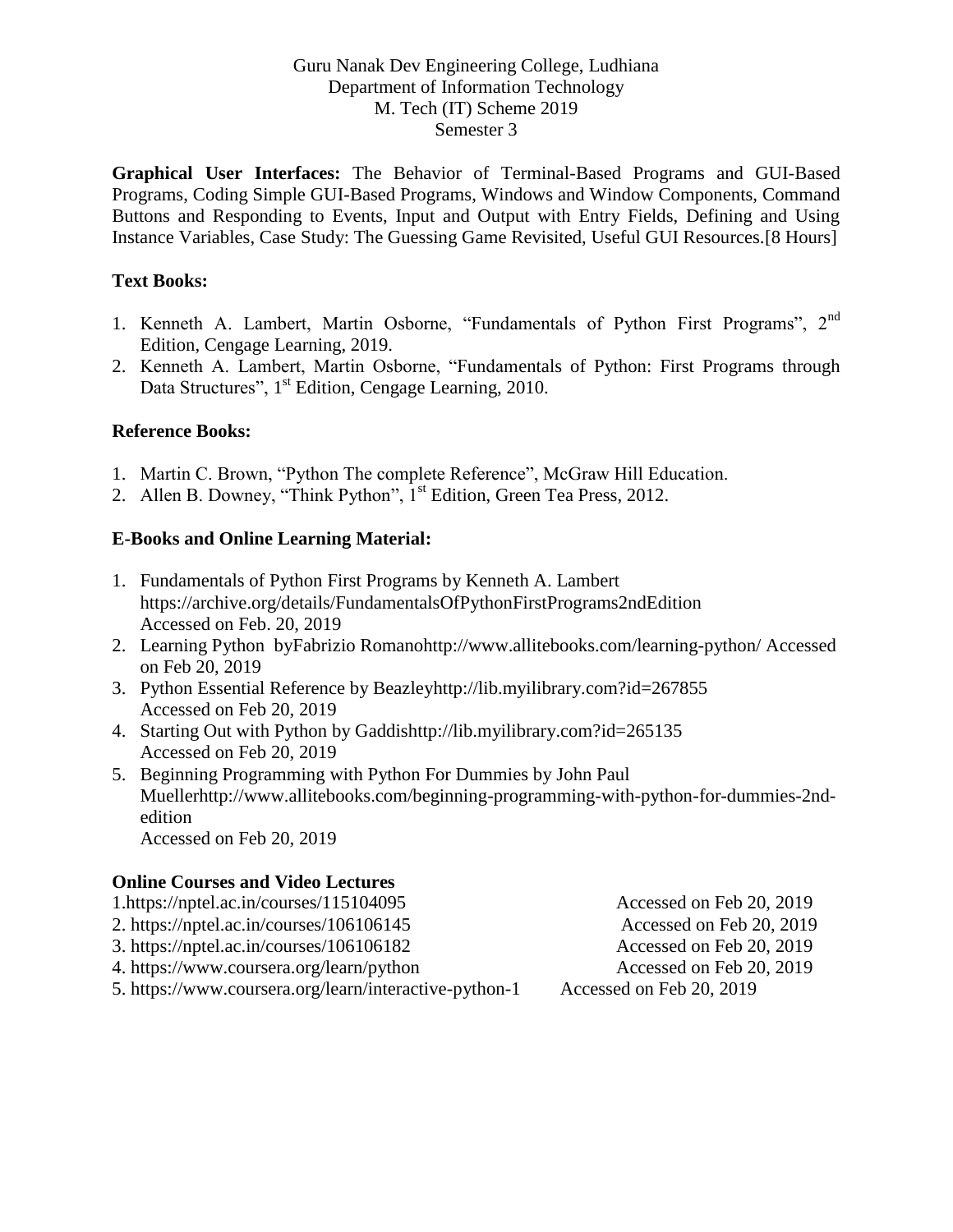#### Guru Nanak Dev Engineering College, Ludhiana Department of Information Technology M. Tech (IT) Scheme 2019 Semester 3 **Subject Code:** MOIT-302 **Subject Name: Data Structures**

| Programme: M. Tech.             | <b>L:</b> $3$ <b>T:</b> $0$ <b>P:</b> $0$           |
|---------------------------------|-----------------------------------------------------|
| <b>Semester: 3</b>              | <b>Teaching Hours: 36</b>                           |
| <b>Theory/Practical: Theory</b> | Credits: 3                                          |
| <b>Internal Marks: 50</b>       | <b>Percentage of Numerical/Design Problems: 20%</b> |
| <b>External Marks: 100</b>      | <b>Duration of End Semester Exam(ESE): 3 Hours</b>  |
| <b>Total Marks: 150</b>         | <b>Course Type: Open Elective</b>                   |

#### **Course Outcomes:**

#### **On completion of the course the student will have the ability to:**

- 1. Create and evaluate new algorithms to solve complex engineering problems.
- 2. Illustrate various data structures to solve multi-disciplinary projects.
- 3. Utilize the templates for modularity.
- 4. Compare and classify various data structures
- 5. Demonstrate the reusability of data structures for implementing complex iterative problems

#### **Prerequisites:** Knowledge of Programming for Problem Solving

**Additional Material Allowed in ESE:** NIL (Mention anything like graph, calculator etc, if required in exam)

#### **Detained Contents:**

#### **Part-A**

Introduction: Definition and brief description of various data structures, operations on data structures, Algorithm development, Complexity analysis, Big O notation, Time space trade-off [4 Hours]

**Arrays:** Linear and Multi-dimensional arrays and their representation, operations on arrays, Linear Search, Binary Search, Sparse matrices and their storage [4 Hours]

**Stacks:** Array Representation and Implementation of Stacks, Operations on Stacks, Application of stacks: Conversion of Infix to Prefix and Postfix Expressions, Evaluation of postfix expression using stack, balanced parenthesis checking. [4 Hours]

**Recursion:** Recursive definition and examples of recursion, Tower of Hanoi Problem, tail Recursion [2 Hours]

**Queues:** Sequential representation of queue, linear queue, circular queue, operations on linear and circular queue, deque, priority queue. [5 Hours]

#### **Part- B**

**Linked Lists:** Linear linked list, operations on linear linked list, doubly linked list, operations on doubly linked list, Circular Linked list, Garbage collection and Compaction, Linked representation of Stack, Linked representation of a Queue. [6 Hours]

**Trees:** Basic terminology, sequential and linked representations of trees, traversing a binary tree, brief introduction to threaded binary trees, AVL trees and B-trees, Heap Trees. [4 Hours]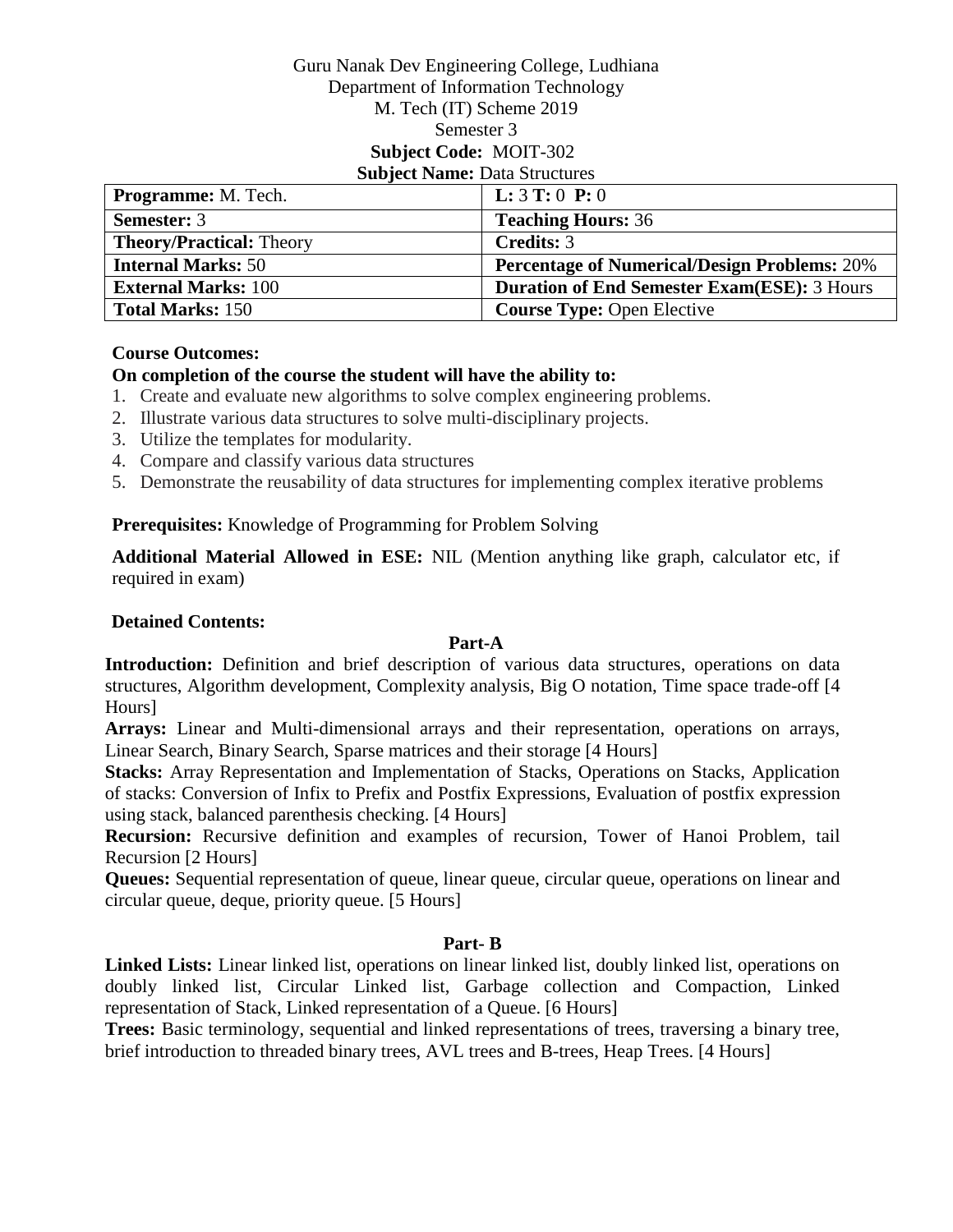# Guru Nanak Dev Engineering College, Ludhiana Department of Information Technology

# M. Tech (IT) Scheme 2019

# Semester 3

**Binary Search Trees:** Binary Search Tree (BST), Insertion and Deletion in BST, Complexity of Search Algorithm [4 Hours]

Graphs: Basic terminology, representation of graphs (adjacency matrix, adjacency list), traversal of a graph (breadth - first search and depth - first search) [3 Hours]

- 1. Seymour Lipschtz, "Data Structures", Scahum's Outline series, Tata McGraw Hill.
- 2. Y. Langsam, M. J. Augenstein, A. M. Tanenbaum " Data Structures using C and C++", PrenticeHall of India.
- 3. SartajSahni, "Data Structures, Algorithms and Applications in C++", Tata McGraw Hill.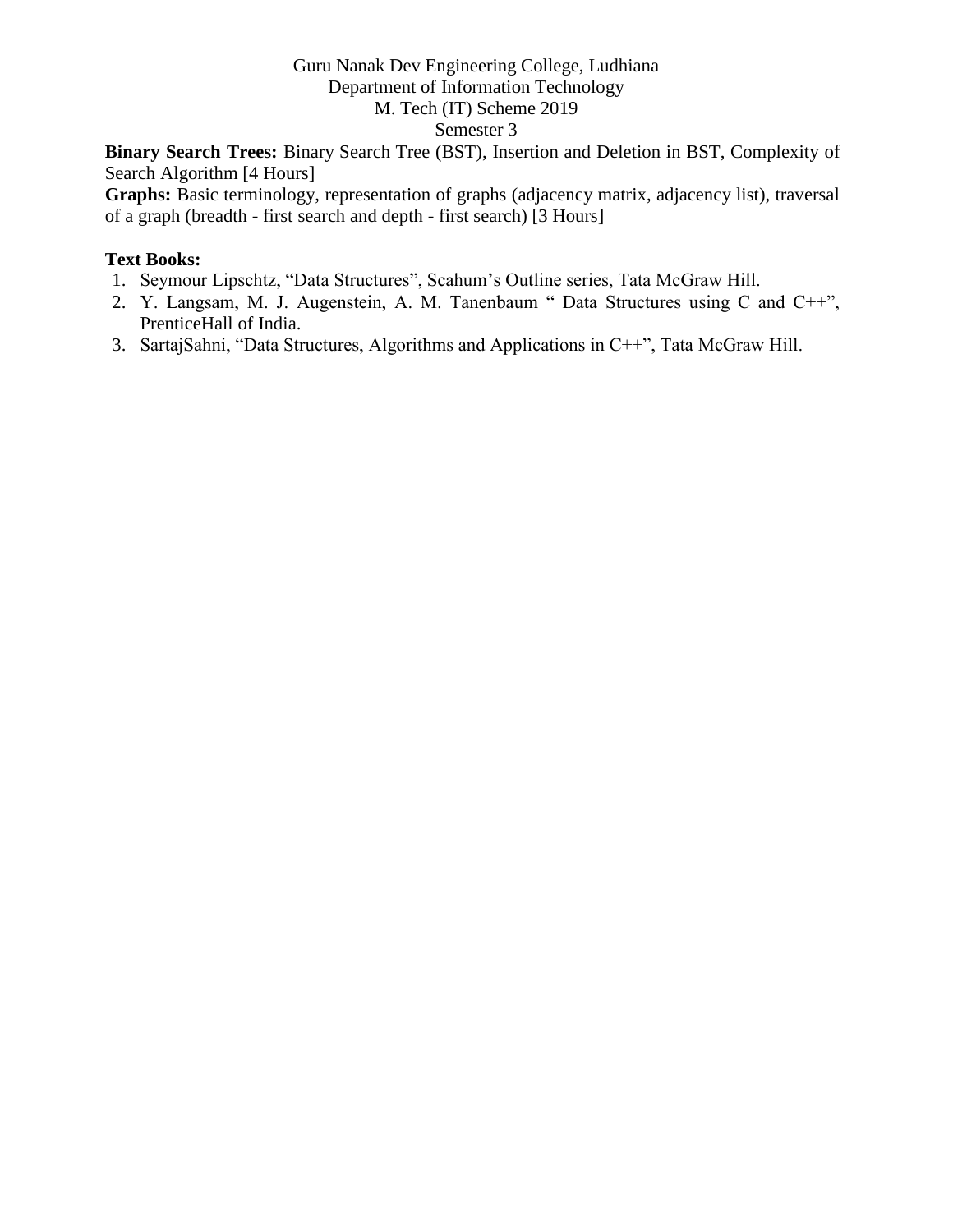#### Guru Nanak Dev Engineering College, Ludhiana Department of Information Technology M. Tech (IT) Scheme 2019 Semester 3 **Subject Code:** MOIT-303 **Subject Name: Database Management System**

| <b>Programme:</b> M. Tech.      | <b>L:</b> $3T:0P:0$                                 |
|---------------------------------|-----------------------------------------------------|
| <b>Semester: 3</b>              | <b>Teaching Hours: 36</b>                           |
| <b>Theory/Practical: Theory</b> | <b>Credits: 3</b>                                   |
| <b>Internal Marks: 50</b>       | <b>Percentage of Numerical/Design Problems: 20%</b> |
| <b>External Marks: 100</b>      | <b>Duration of End Semester Exam(ESE): 3 Hours</b>  |
| <b>Total Marks: 150</b>         | <b>Course Type: Open Elective</b>                   |

**Course Outcomes:**

# **On completion of the course the student will have the ability to:**

- 1. Design Physical and object relational database.
- 2. Identify, formulate database design, Functional dependencies and Recovery techniques.
- 3. Use the techniques, skills and tools such as query handling, normalized relations
- 4. Apply the Applications of spatial and multimedia databases for real world.
- 5. Apply knowledge of database system, Data warehouse, data mining and SQL Structure.

**Prerequisites:** Basic knowledge of algorithms and reasonable programming experience and some familiarity with basic linear algebra and basic probability and statistics.

**Additional Material Allowed in ESE:** NIL (Mention anything like graph, calculator etc, if required in exam)

#### **Detained Contents:**

#### **Part-A**

**Introduction to Database System:** Database Systems versus File Systems, View of Data, Data Models, database languages, Database Users and Administrators, Transaction Management, Components of a Database management Distributed Processing and Client Basic Concepts, Keys, Design Issues, ER Diagrams [5 Hours]

**Relational Model:** Structures of relational databases, Integrity Constraints, Logical database Design, Tables, Views, Data Dictionary. Relational Algebra, Relational Calculus. SQL: Basic Structures, Query Handling, Embedded SQL, Triggers, Security and Authorization. [10 Hours]

#### **Part-B**

**Relational Database Design:** Functional Dependencies, Multivalued Dependencies, Normal Forms (1NF ,2NF, 3NF, BCNF, 4NF and 5NF), Decomposition into Normalized Relations. [6 Hours].

**Transaction Management and Concurrency Control**: Transaction Management and Concurrency Control ACID properties, failure and recovery, concurrency control, Serializability, Two phase locking protocols, Timestamp and Validation based protocols, deadlocks, logs and logging protocol [5 Hours]

**Recovery Systems:** Failure Classification, Recovery and Atomicity, Log Based Recovery, Shadow Paging, Recovery with Concurrent Transactions [4Hours]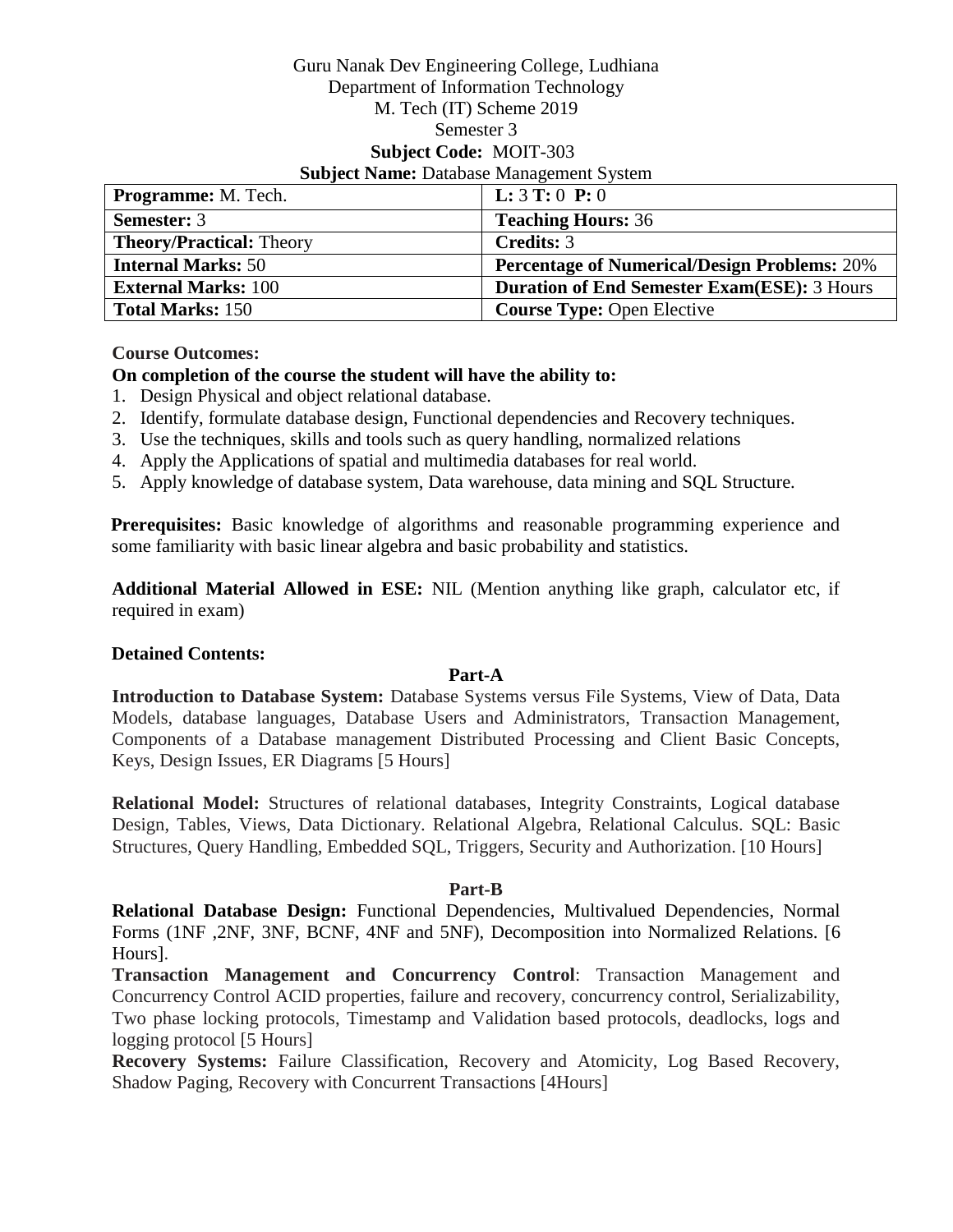**Data Mining:** Introduction to Data Mining, Process of Data Mining, Applications of Data Mining, Data Warehousing, Advantages of Data Warehousing, Data Marts, Introduction and Applications of Spatial and Multimedia Databases. [6Hours]

#### **Text Books:**

- 1. Abraham Silberschatz, S. Sudarshan, Henry F. Korth, "Database System Concepts", 6th Edition, Tata McGraw - Hill Education, 2011.
- 2. Shamkant B. Navathe, RamezElmasri, "Fundamentals of Database Systems", 6th Edition,Addison Wesley Pub Co Inc, 2010.
- 3. Connolly, "Specifications of Database Systems: A Practical Approach to Design, Implementation and Management", 4th Edition, Pearson India, 2008.

#### **Reference Books:**

- 1. Essentials of Data Base Management System Alexis Leon and Mathews Leon Vikas Publishing Limited, Chennai First Edition, 2009
- 2. SQL and PL/SQL Sharad MaheswariRuchin Jain Firewall Media New Dehi First Edition 2010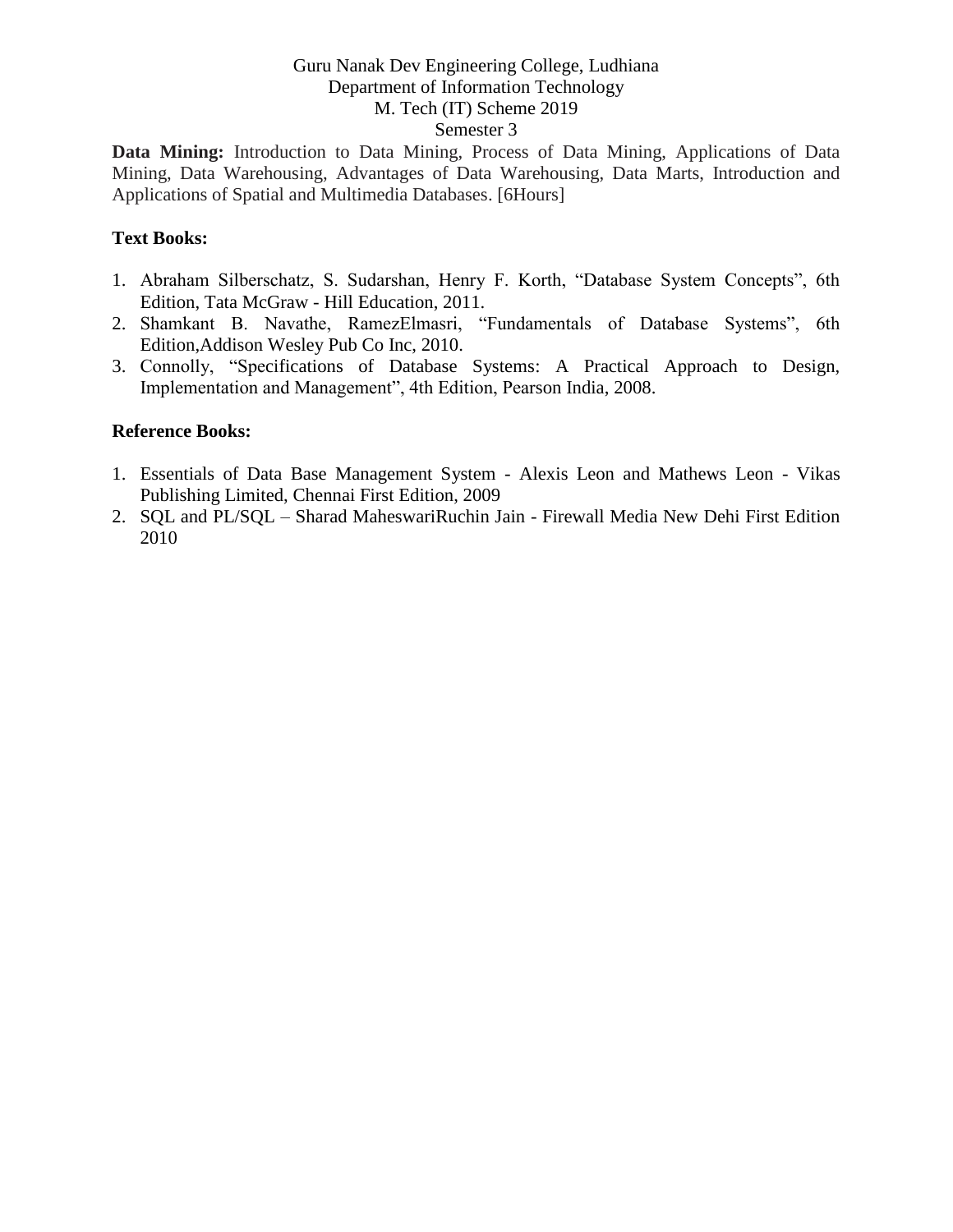#### Guru Nanak Dev Engineering College, Ludhiana Department of Information Technology M. Tech (IT) Scheme 2019 Semester 3 **Subject Code:** MAC-101 **Subject Name:** English for Research Paper Writing

| <b>Programme:</b> M. Tech.      | <b>L:</b> $2$ <b>T:</b> $0$ <b>P:</b> $0$          |
|---------------------------------|----------------------------------------------------|
| <b>Semester: 3</b>              | <b>Teaching Hours: 24</b>                          |
| <b>Theory/Practical: Theory</b> | <b>Credits: Non- Credit Course</b>                 |
| <b>Internal Marks: 50</b>       | <b>Percentage of Numerical/Design Problems: 0%</b> |
| <b>External Marks: 0</b>        | <b>Duration of End Semester Exam(ESE): NA</b>      |
| <b>Total Marks: 50</b>          | <b>Course Type: Audit Course</b>                   |

#### **Course Outcomes:**

#### **After studying this course the student will be able to:**

- 1. Understand the process for the improvement of writing skills
- 2. Understand the process for the improvement the level of readability
- 3. Learning about the categorization of different sections
- 4. Elaborate the correlation between title and contents

5. Attainment of key skills for writing title, abstract, introduction, literature, methods, results, discussion and conclusion

6. Design the useful phrases for good quality of paper

**Prerequisites:** Knowledge of Technologies, English Reading and Writing Skills

#### **Detailed Contents:**

#### **Part-A**

**Module 1:** Planning and preparation, word order, breaking up long sentences, structuring paragraphs and sentences, being concise and removing redundancy, avoiding ambiguity and vagueness [4 hrs]

**Module 2:** Clarifying who did what, highlighting your findings, hedging and criticizing, paraphrasing and plagiarism, sections of a paper, abstracts, and introduction [4 hrs]

# **Module 3:**

Review of the literature, methods, result, discussion, conclusions, and the final check [4hrs]

#### **Part-B**

**Module 4:**Key skills are needed when writing a title, key skills are needed when writing an abstract, key skills are needed when writing an introduction, key skills are needed when writing a review of the literature[4 hrs]

**Module 5:** Skills are needed when writing the methods, skills needed when writing the results, skillsare needed when writing the discussion, and skills are needed when writing the conclusions  $[4 \text{ hrs}]$ 

**Module 6:** Useful phrases, how to ensure paper is as good as it could possibly be the first–time submission [4 hrs]

## **Text Books:**

1. R. Goldbort, "Writing for science", Yale university press, 2006. (available on Google books)

**2.** R. Day, "How to write and publish a scientific paper", Cambridge university press, 2006.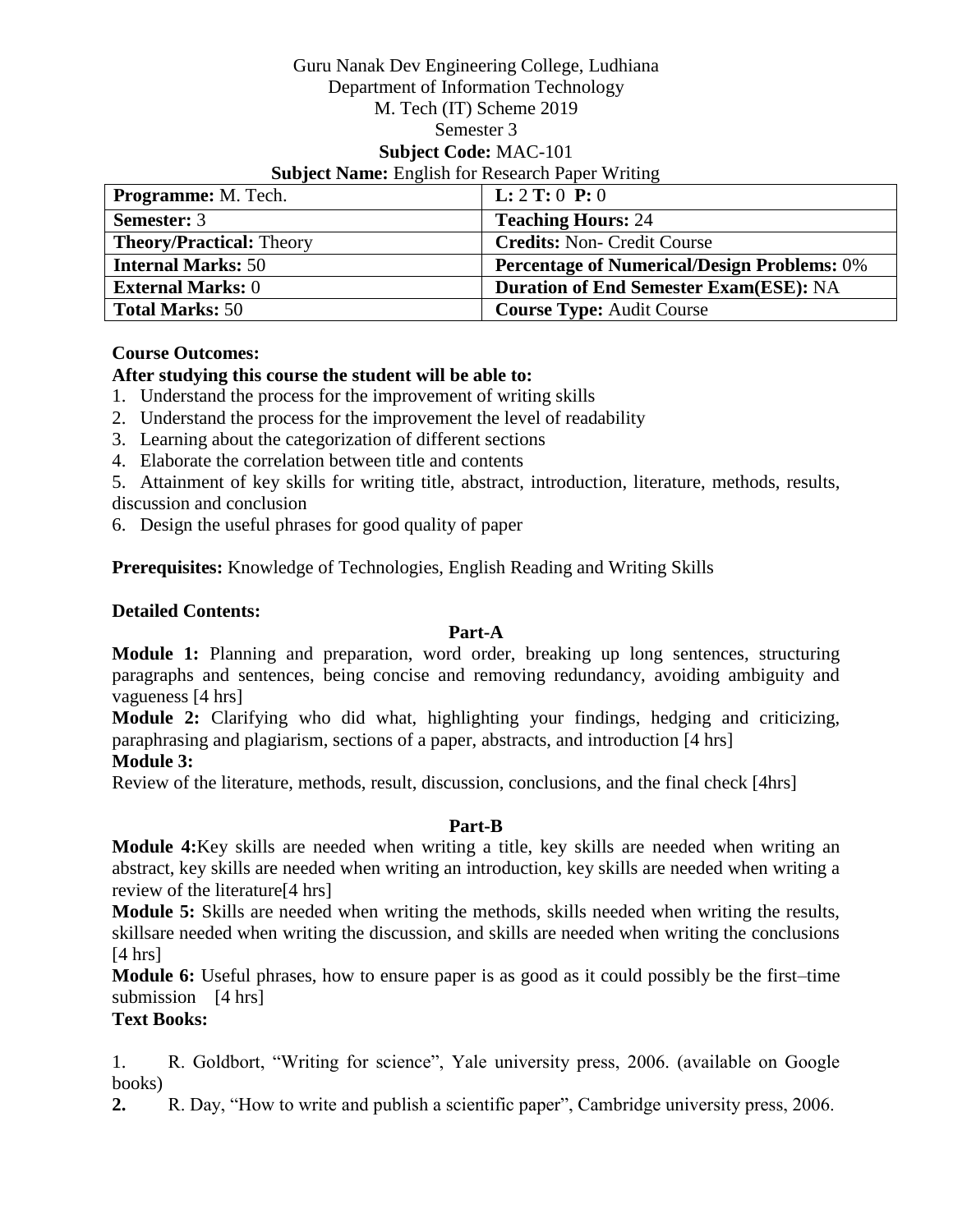- Semester 3
- 3. N. Highman, "Handbook of writing for the mathematical sciences", SIAM Highman's book, 1998.

# **Reference Books:**

1. Adrian Wallwork, "English for writing research papers", Springer Newyork Dordrecht Heidelberg London, 2011.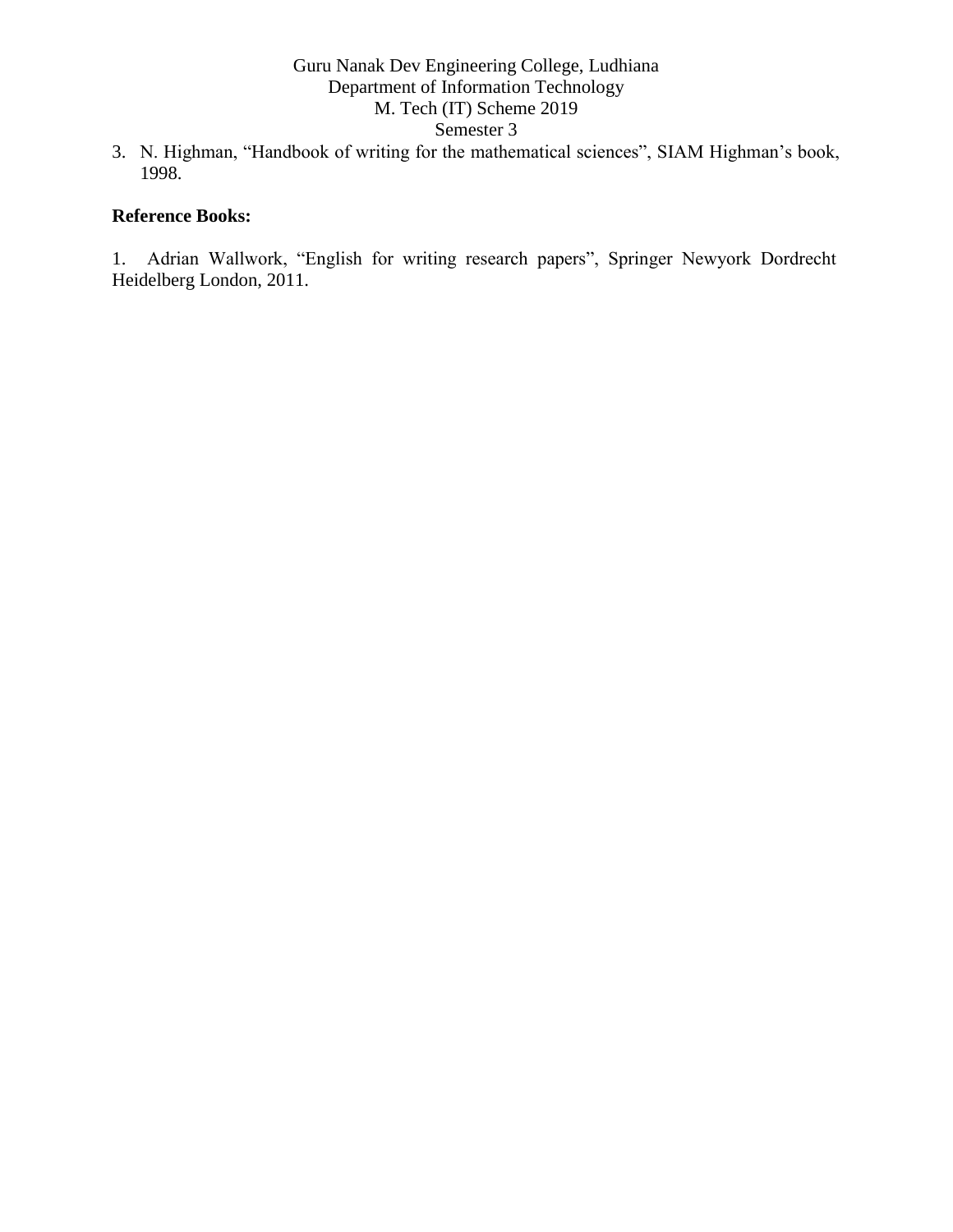#### Guru Nanak Dev Engineering College, Ludhiana Department of Information Technology M. Tech (IT) Scheme 2019 Semester 3 **Subject Code:** MAC-102 **Subject Name:** Disaster Management

| <b>Programme:</b> M. Tech.      | <b>L:</b> $2$ <b>T:</b> $0$ <b>P:</b> $0$          |
|---------------------------------|----------------------------------------------------|
| <b>Semester: 3</b>              | <b>Teaching Hours: 24</b>                          |
| <b>Theory/Practical: Theory</b> | <b>Credits: Non- Credit Course</b>                 |
| <b>Internal Marks: 50</b>       | <b>Percentage of Numerical/Design Problems: 0%</b> |
| <b>External Marks: 0</b>        | <b>Duration of End Semester Exam(ESE): NA</b>      |
| <b>Total Marks: 50</b>          | <b>Course Type: Audit Course</b>                   |

#### **Course Outcomes:**

## **After studying this course the student will be able to:**

- 1. Learn to demonstrate a critical understanding of key concepts in disaster risk reduction and humanitarian response.
- 1. Critically evaluate disaster risk reduction and humanitarian response policy and practice from multiple perspectives.
- 2. Develop an understanding of standards of humanitarian response and practical relevance in specific types of disasters and conflict situations.
- 3. Critically understand the strengths and weaknesses of disaster management approaches, planning and programming in different countries, particularly their home country or the countries they work in

## **Detailed Contents:**

# **Part-A**

**Introduction:** Disaster: Definition, Factors and Significance; Difference between Hazard and Disaster; Natural And Manmade Disasters: Difference, Nature, Types And Magnitude. [4 Hours]

**Repercussions of Disasters and Hazards**: Economic Damage, Loss of Human and Animal Life, Destruction of Ecosystem, Natural Disasters: Earthquakes, Volcanisms, Cyclones, Tsunamis, Floods, Droughts And Famines, Landslides And Avalanches, Man-made disaster: Nuclear Reactor Meltdown, Industrial Accidents, Oil Slicks And Spills, Outbreaks Of Disease And Epidemics, War And Conflicts

[4 Hours]

**Disaster Prone Areas in India:** Study of Seismic Zones; Areas Prone To Floods and Droughts, Landslides and Avalanches; Areas Prone To Cyclonic And Coastal Hazards With Special Reference To Tsunami; Post-Disaster Diseases And Epidemics [4 Hours]

**Disaster Preparedness and Management:** Preparedness: Monitoring of Phenomena Triggering A Disaster or Hazard; Evaluation of Risk: Application Of Remote Sensing, Data From Meteorological And Other Agencies, Media Reports: Governmental And Community Preparedness. [4 Hours]

**Risk Assessment:**Disaster Risk: Concept and Elements, Disaster Risk Reduction, Global and National Disaster Risk Situation. Techniques of Risk Assessment, Global Co-Operation in Risk Assessment and Warning, People's Participation In Risk Assessment, Strategies for Survival. [4 Hours]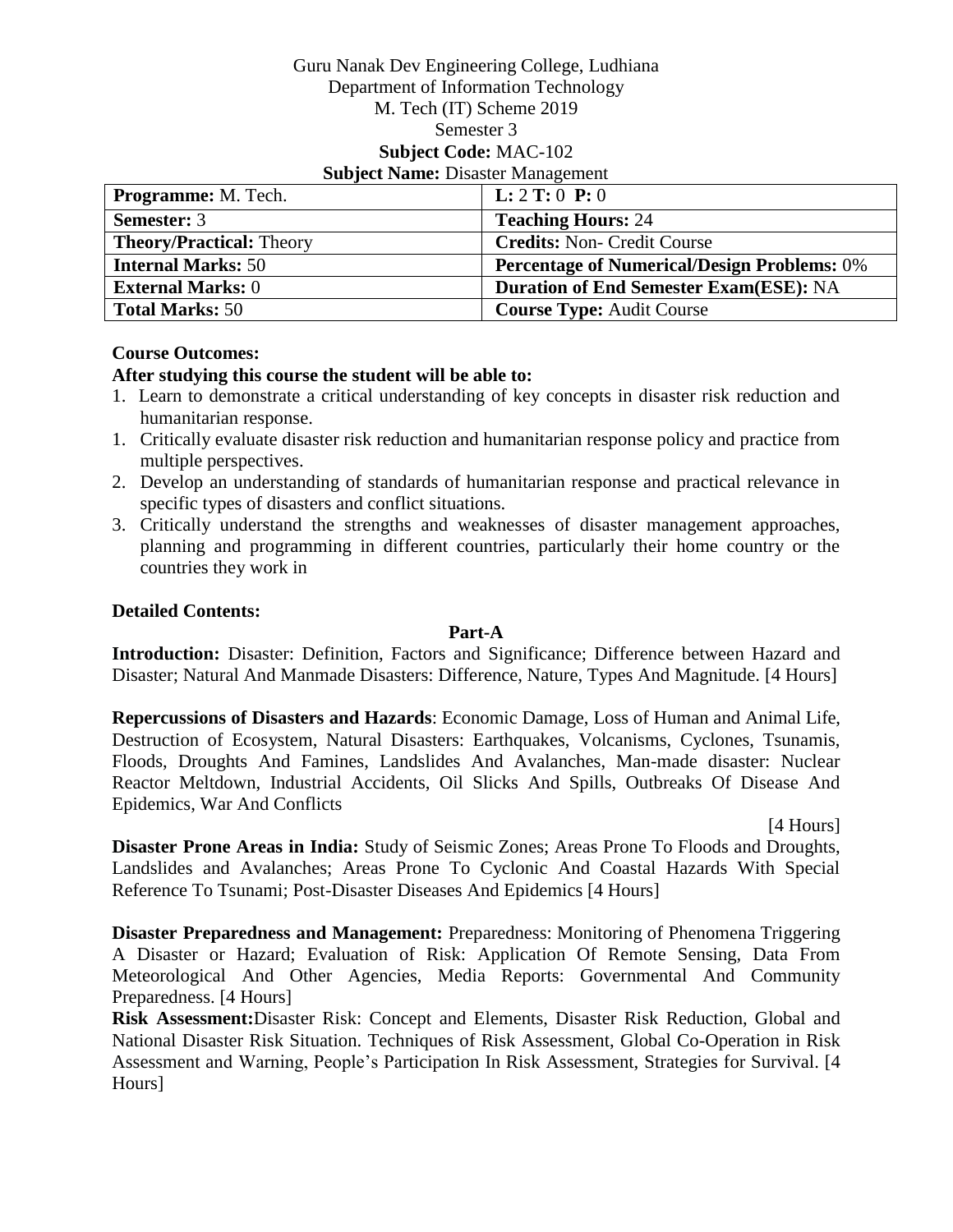**Disaster Mitigation:** Meaning, Concept and Strategies of Disaster Mitigation, Emerging Trends in Mitigation, Structural Mitigation and Non-Structural Mitigation, Programs Of Disaster Mitigation in India.

[4 Hours]

- 1. R. Nishith, Singh AK, "Disaster Management in India: Perspectives, issues and strategies "'NewRoyal book Company.
- 2. Sahni, PardeepEt.Al. (Eds.)," Disaster Mitigation Experiences And Reflections", Prentice Hall OfIndia, New Delhi.
- 3. Goel S. L., Disaster Administration And Management Text And Case Studies",Deep&Deep Publication Pvt. Ltd., New Delhi.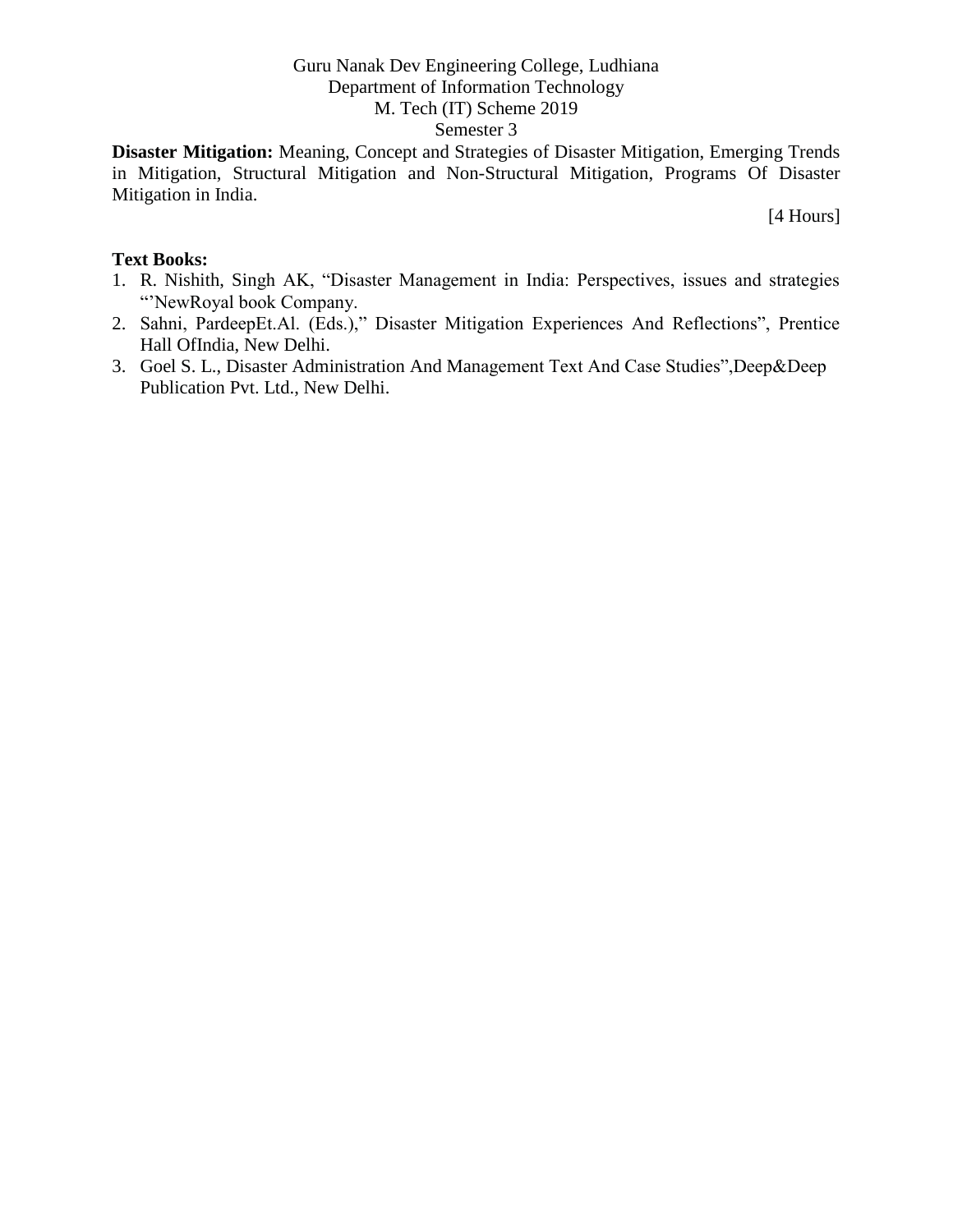#### Guru Nanak Dev Engineering College, Ludhiana Department of Information Technology M. Tech (IT) Scheme 2019 Semester 3 **Subject Code:** MAC-104 **Subject Name:** Value Education

| <b>Programme:</b> M. Tech.      | <b>L:</b> $2$ <b>T:</b> $0$ <b>P:</b> $0$          |
|---------------------------------|----------------------------------------------------|
| <b>Semester: 3</b>              | <b>Teaching Hours: 24</b>                          |
| <b>Theory/Practical: Theory</b> | <b>Credits: Non- Credit Course</b>                 |
| <b>Internal Marks: 50</b>       | <b>Percentage of Numerical/Design Problems: 0%</b> |
| <b>External Marks: 0</b>        | <b>Duration of End Semester Exam(ESE): NA</b>      |
| <b>Total Marks: 50</b>          | <b>Course Type: Audit Course</b>                   |

#### **Course Outcomes:**

## **After studying this course the student will be able to:**

- 1. Understand value of education and self- development
- 2. Imbibe good values in students
- 3. Let the should know about the importance of character
- 4. Knowledge of self-development
- 5. Learn the importance of Human values
- 6. Developing the overall personality

#### **Detailed Contents:**

## **Part-A**

**Module 1:** Values and self-development –Social values and individual attitudes, Work ethics, Indian vision of humanism, Moral and non- moral valuation, Standards and principles, Value judgements [6 Hours]

**Module 2:** Importance of cultivation of values, Sense of duty, Devotion, Self-reliance, Confidence, Concentration, Truthfulness, Cleanliness, Honesty, Humanity, Power of faith, National Unity, Patriotism, Love for nature, Discipline [6 Hours]

#### **Part-B**

**Module 3:** Personality and Behaviour Development - Soul and Scientific attitude, Positive Thinking, Integrity and discipline, Punctuality, Love and Kindness, Avoid fault Thinking, Free from anger, Dignity of labour, Universal brotherhood and religious tolerance, True friendship, Happiness Vs suffering, Love for truth, Aware of self-destructive habits, Association and Cooperation, Doing best for saving nature [6 Hours]

**Module 4:** Character and Competence –Holy books vs Blind faith, Self-management and Good health, Science of reincarnation, Equality, Nonviolence, Humility, Role of Women, All religions and same message, Mind your Mind, Self-control, Honesty, Studying effectively [6 Hours]

#### **Text Books:**

4. Chakroborty, S.K. "Values and Ethics for organizations Theory and practice", Oxford UniversityPress, New Delhi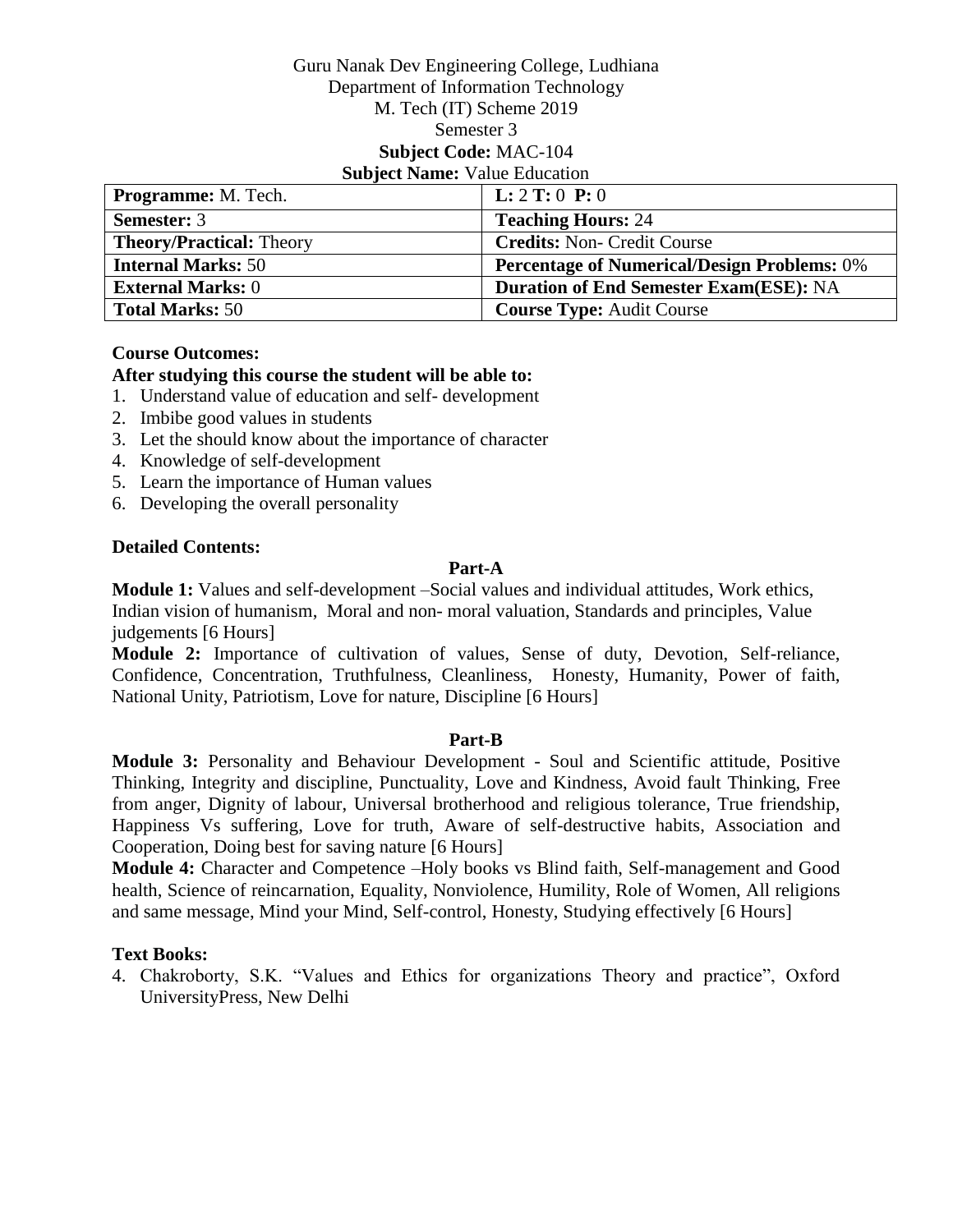#### Guru Nanak Dev Engineering College, Ludhiana Department of Information Technology M. Tech (IT) Scheme 2019 Semester 3 **Subject Code:** MAC-105 **Subject Name: Constitution of India**

| <b>Programme:</b> M. Tech.      | <b>L:</b> $2$ <b>T:</b> $0$ <b>P:</b> $0$          |
|---------------------------------|----------------------------------------------------|
| <b>Semester: 3</b>              | <b>Teaching Hours: 24</b>                          |
| <b>Theory/Practical: Theory</b> | <b>Credits: Non- Credit Course</b>                 |
| <b>Internal Marks: 50</b>       | <b>Percentage of Numerical/Design Problems: 0%</b> |
| <b>External Marks: 0</b>        | <b>Duration of End Semester Exam(ESE): NA</b>      |
| <b>Total Marks: 50</b>          | <b>Course Type: Audit Course</b>                   |

## **Course Outcomes:**

#### **After studying this course the student will be able to:**

- 1. Understand the premises informing the twin themes of liberty and freedom from a civil rights perspective.
- 2. To address the growth of Indian opinion regarding modern Indian intellectuals' constitutional role and entitlement to civil and economic rights as well as the emergence of nationhood in the early years of Indian nationalism.
- 3. To address the role of socialism in India after the commencement of the Bolshevik Revolution in 1917 and its impact on the initial drafting of the Indian Constitution.
- 4. Discuss the growth of the demand for civil rights in India for the bulk of Indians before the arrival of Gandhi in Indian politics.
- 5. Discuss the intellectual origins of the framework of argument that informed the conceptualization of social reforms leading to revolution in India.
- 6. Discuss the circumstances surrounding the foundation of the Congress Socialist Party [CSP]under the leadership of Jawaharlal Nehru and the eventual failure of the proposal of direct elections through adult suffrage in the Indian Constitution.
- **7.** Discuss the passage of the Hindu Code Bill of 1956.

# **Detailed Contents:**

#### **Part-A**

## **History of Making of the Indian Constitution:**

History, Drafting Committee, (Composition & Working) [4 Hours]

#### **Philosophy of the Indian Constitution:**

Preamble, Salient Features[4 Hours]

#### **Contours of Constitutional Rights & Duties:**

Fundamental Rights, Right to Equality, Right to Freedom, Right against Exploitation, Right to Freedom of Religion, Cultural and Educational Rights, Right to Constitutional Remedies, Directive Principles of State Policy, Fundamental Duties [4 Hours]

#### **Part-B**

#### **Organs of Governance:**

Parliament, Composition, Qualifications and Disqualifications, Powers and Functions, Executive President, Governor, Council of Ministers, Judiciary, Appointment and Transfer of Judges, Qualifications Powers and Functions [6 hours]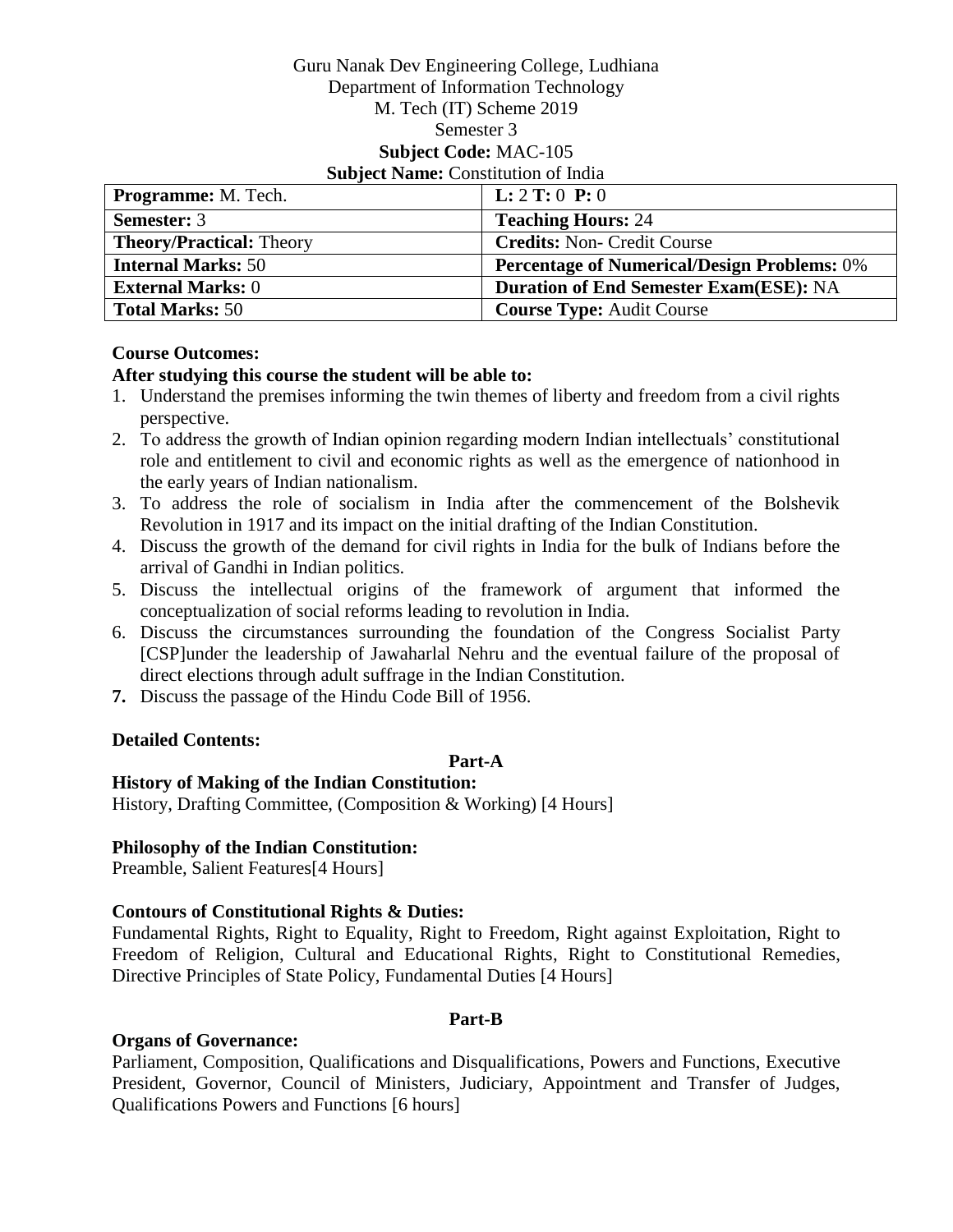#### **Local Administration:**

District's Administration head: Role and Importance, Municipalities: Introduction, Mayor and role of Elected Representative, CEO of Municipal Corporation, Pachayati raj: Introduction, PRI: ZilaPachayat, Elected officials and their roles, CEO ZilaPachayat: Position and role, Block level: Organizational Hierarchy (Different departments),Village level: Role of Elected and Appointed officials, Importance of grass root democracy [6 Hours]

- 1. The Constitution of India, 1950 (Bare Act), Government Publication.
- 2. Dr. S. N. Busi, Dr. B. R. Ambedkar framing of Indian Constitution, 1st Edition, 2015.
- 3. M. P. Jain, Indian Constitution Law, 7th Ed., Lexis Nexis, 2014.
- 4. D.D. Basu, Introduction to the Constitution of India, Lexis Nexis, 2015.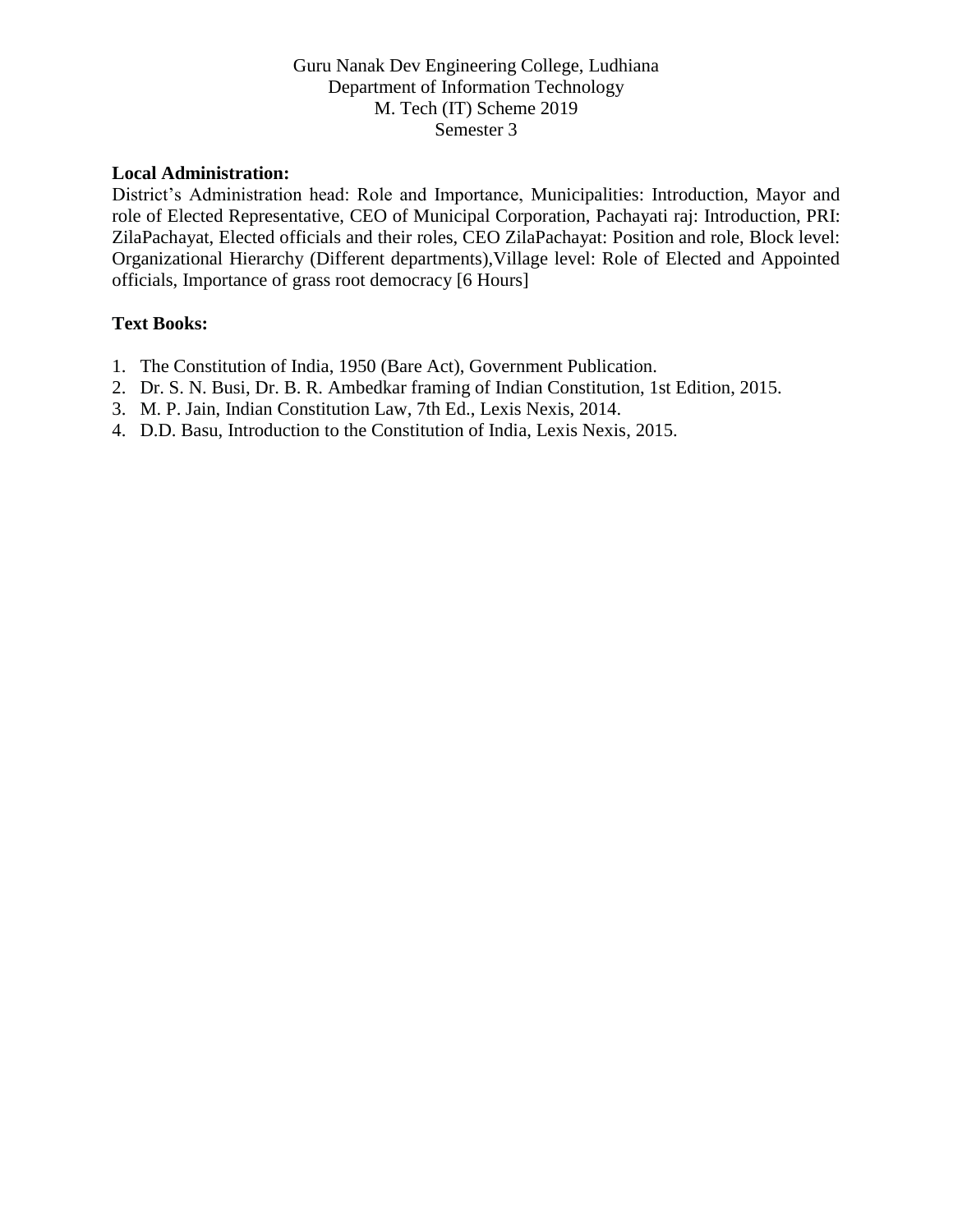#### Guru Nanak Dev Engineering College, Ludhiana Department of Information Technology M. Tech (IT) Scheme 2019 Semester 3 **Subject Code:** MAC-106 **Subject Name: Pedagogy Studies**

| <b>Programme:</b> M. Tech.      | <b>L:</b> $2$ <b>T:</b> $0$ <b>P:</b> $0$          |
|---------------------------------|----------------------------------------------------|
| <b>Semester: 3</b>              | <b>Teaching Hours: 24</b>                          |
| <b>Theory/Practical: Theory</b> | <b>Credits: Non- Credit Course</b>                 |
| <b>Internal Marks: 50</b>       | <b>Percentage of Numerical/Design Problems: 0%</b> |
| <b>External Marks: 0</b>        | <b>Duration of End Semester Exam(ESE): NA</b>      |
| <b>Total Marks: 50</b>          | <b>Course Type: Audit Course</b>                   |

## **Course Outcomes:**

## **After studying this course the student will be able to:**

- 1. Analyze the pedagogical practices being used by teachers in formal and informal classrooms in developing countries
- 2. Examine the effectiveness of the pedagogical practices, in what conditions, and with what population of learners.
- 3. Identify how school curriculum and guidance materials best support effective pedagogy.
- 4. Ability to design Research problems
- 5. Identify and explore barriers for learning

# **Detailed Contents:**

# **Part-A**

**Introduction and Methodology:** Aims and rationale, Policy background, Conceptual framework and terminology**,** Theories of learning, Curriculum, Teacher education, Research questions, Overview of methodology and Searching**,** Thematic overview: Pedagogical practices beingused by teacher's informal and informal classrooms in developing countries. [8 Hours] **Pedagogical practices:** Methodology for the in depth stage: quality assessment of included studies, How can teacher education(curriculum and practicum) and the school curriculumandguidancematerialsbestsupporteffectivepedagogy,Theory of change, Strength and nature of the body of evidence for effective pedagogical practices, Pedagogic theory and

pedagogical approaches, Teachers' attitudes and beliefs and Pedagogic strategies. [8 Hours]

# **Part-B**

**Professional Development:** Alignment with classroom practices and follow-up support, Peer support, Support from the head teacher and the community, Curriculum and assessment, Barriers to Learning: limited resources and large class sizes. [4 Hours]

**Research gaps and future directions:** Research design, Contexts, Pedagogy, Teacher education, Curriculum and assessment and Dissemination and research impact [4 Hours]

- 1. Abraham Silberschatz, S. Sudarshan, Henry F. Korth, "Database System Concepts", 6th Edition, Tata McGraw - Hill Education, 2011.
- 2. Shamkant B. Navathe, RamezElmasri, "Fundamentals of Database Systems", 6th Edition, Addison Wesley Pub Co Inc, 2010.
- 3. Connolly, "Specifications of Database Systems : A Practical Approach to Design, Implementation and Management", 4th Edition, Pearson India, 2008.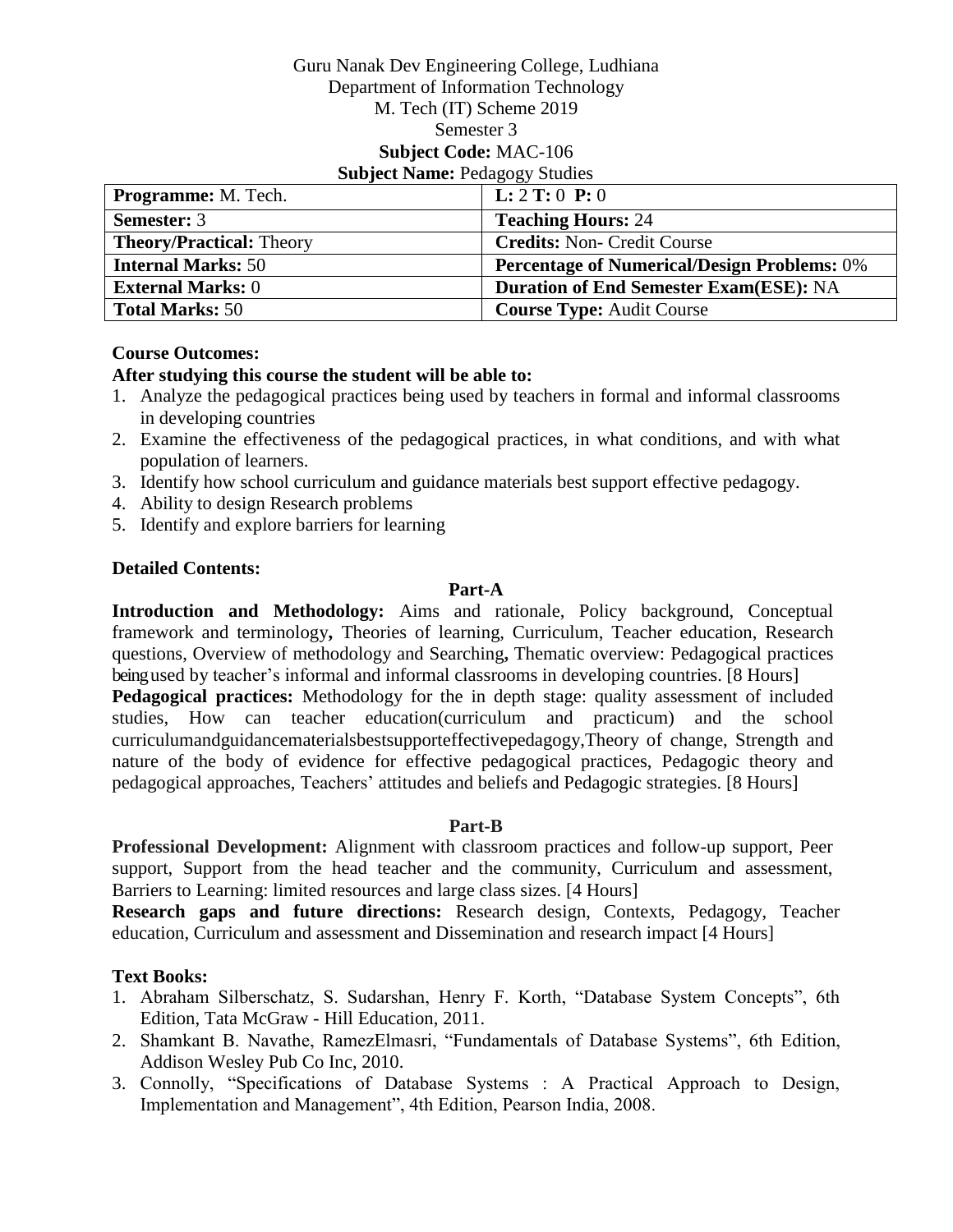## **Reference Books:**

- 1. Akyeampong K,LussierK,PryorJ,WestbrookJ(2013)Improving teaching and learning of basic maths and reading in Africa: Does teacher preparation count International Journal Educational Development, 33 (3):272–282.
- 2. AlexanderRJ(2001)Cultureandpedagogy:Internationalcomparisonsinprimaryeducation. Oxford and Boston:Blackwell.
- 3. ChavanM(2003)ReadIndia:Amassscale,rapid,'learningtoread'campaign.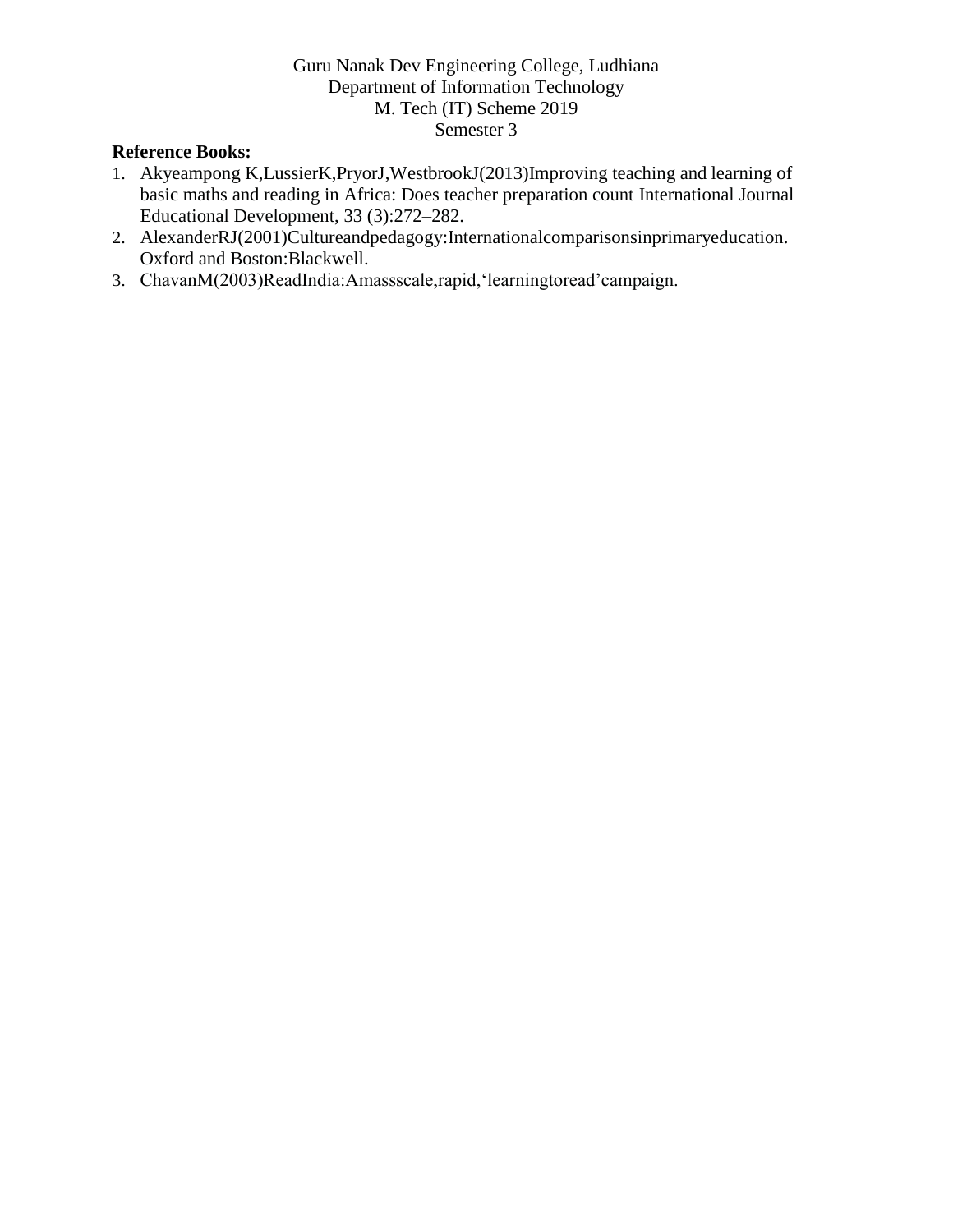#### Guru Nanak Dev Engineering College, Ludhiana Department of Information Technology M. Tech (IT) Scheme 2019 Semester 3 **Subject Code:** MAC-107 **Subject Name:** Stress Management by Yoga

| Programme: M. Tech.             | <b>L:</b> $2$ <b>T:</b> $0$ <b>P:</b> $0$          |
|---------------------------------|----------------------------------------------------|
| <b>Semester: 3</b>              | <b>Teaching Hours: 24</b>                          |
| <b>Theory/Practical: Theory</b> | <b>Credits: Non- Credit Course</b>                 |
| <b>Internal Marks: 50</b>       | <b>Percentage of Numerical/Design Problems: 0%</b> |
| <b>External Marks: 0</b>        | <b>Duration of End Semester Exam(ESE): NA</b>      |
| <b>Total Marks: 50</b>          | <b>Course Type: Audit Course</b>                   |

#### **Course Outcomes:**

## **After studying this course the student will be able to:**

- 1. To achieve overall health of body and mind
- 2. To overcome stress
- 3. Develop healthy mind in a healthy body thus improving social health and improve efficiency

**Prerequisites:** Knowledge of Technologies, English Reading and Writing Skills

## **Detailed Contents:**

#### **Part-A**

## **Module 1:**

Definitions of Eight parts of yog.( Ashtanga)[8 Hours]

# **Module 2:**

Yam and Niyam.Do's and Dont's in life.

i) Ahinsa, satya, astheya, bramhacharya and aparigraha

ii) Shaucha, santosh, tapa, swadhyay, ishwarpranidhan)[8 Hours]

# **Part-B**

# **Module 3:**

Asan and Pranayam. i) Various yog poses and their benefits for mind & body ii)Regularization of breathing techniques and its effects-Types of pranayam)[8 Hours]

- 1. 'Yogic Asanas for Group Tarining-Part-I" :Janardan Swami Yogabhyasi Mandal, Nagpur
- 2. "Rajayoga or conquering the Internal Nature" by Swami Vivekananda, AdvaitaAshrama (Publication Department), Kolkata